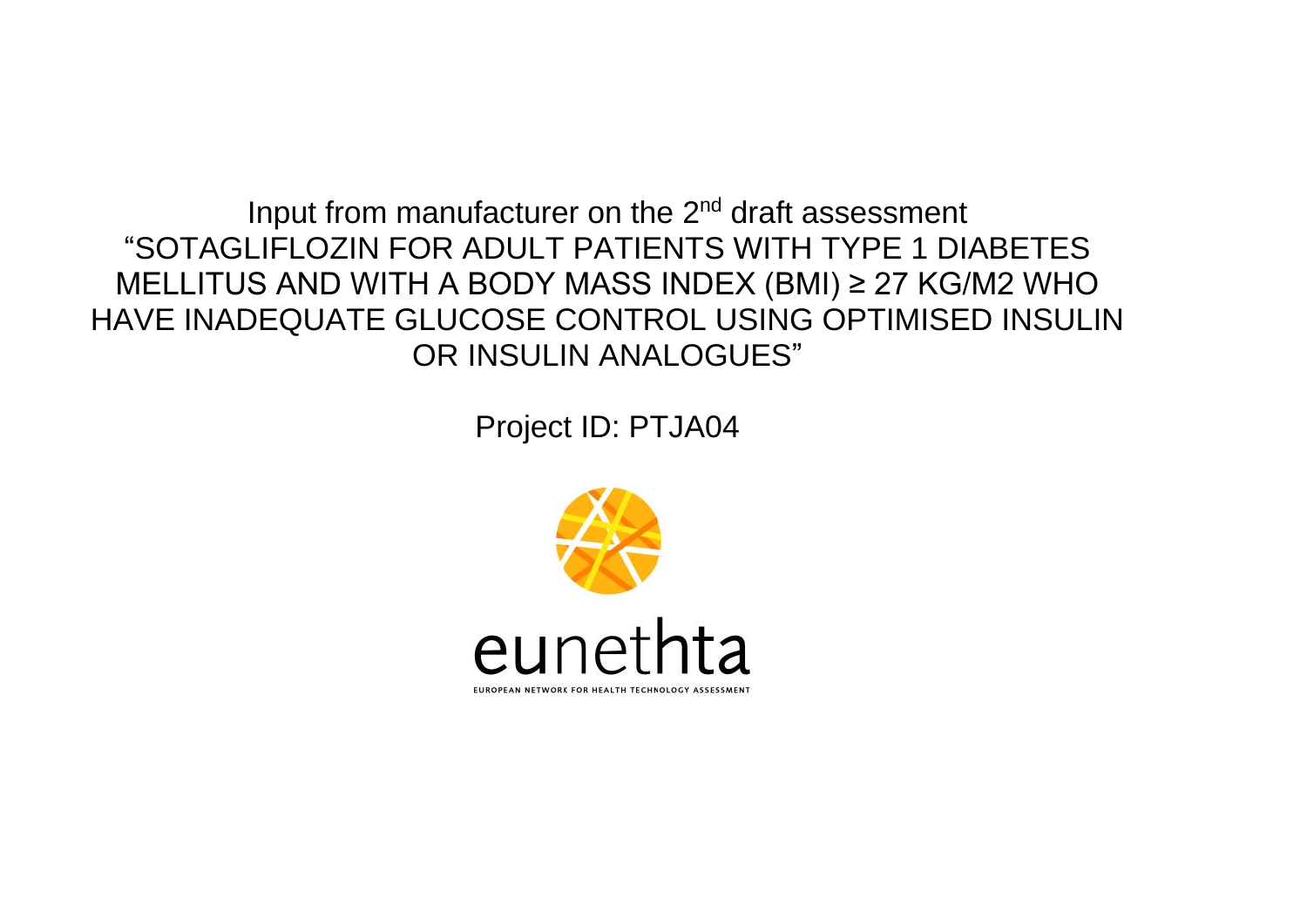

Comments on the 2<sup>nd</sup> draft rapid assessment on sotagliflozin for adult patients with type 1 diabetes mellitus and with a body mass index (bmi) ≥ 27 kg/m2 who have inadequate glucose control using optimised insulin or insulin analogues

The objective of this reviewer form is to standardise the process of reviewing rapid relative effectiveness assessments.

The 2<sup>nd</sup> version of the Rapid Assessment on sotagliflozin for adult patients with type 1 diabetes mellitus and with a body mass index (bmi) ≥ 27 kg/m2 who have inadequate glucose control using optimised insulin or insulin analogues was open to review by the manufacturer [Sanofi] between 13/05/2019 and 17/05/2019.

# Comments received from

| Manufacturer |  |
|--------------|--|
| Sanofi.      |  |

All received comments are formally responded in this combined document, to be published on the EUnetHTA website, name of organisation/institution (or individual names of the reviewers/affiliations) disclosed.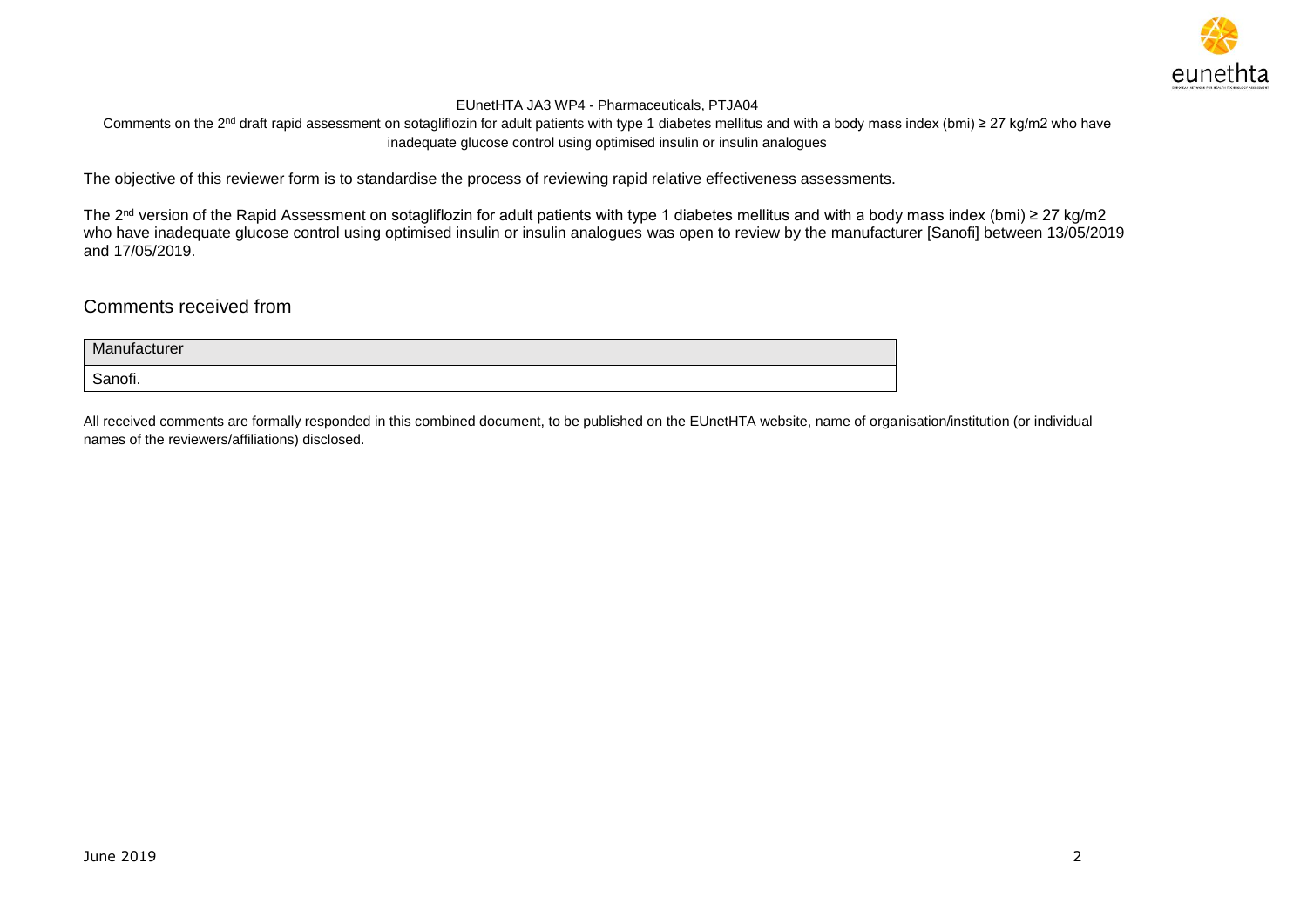

#### Comments on the 2<sup>nd</sup> draft rapid assessment on sotagliflozin for adult patients with type 1 diabetes mellitus and with a body mass index (bmi) ≥ 27 kg/m2 who have inadequate glucose control using optimised insulin or insulin analogues

# Comments from Manufacturer

| <b>MAH</b> | Page    | Line | Comment                                                                                                                                                                                                                                                                                                                                                                                                                                                                                                                                                                                                                                                                                                                                                                                                            | <b>Character of</b><br>comment<br>$\bullet$ 'major'a =1<br>$\bullet$ minor'b = 2<br>$\bullet$ 'linguistic'c =3 | Reply from author                                                                                                                                                                                               |
|------------|---------|------|--------------------------------------------------------------------------------------------------------------------------------------------------------------------------------------------------------------------------------------------------------------------------------------------------------------------------------------------------------------------------------------------------------------------------------------------------------------------------------------------------------------------------------------------------------------------------------------------------------------------------------------------------------------------------------------------------------------------------------------------------------------------------------------------------------------------|----------------------------------------------------------------------------------------------------------------|-----------------------------------------------------------------------------------------------------------------------------------------------------------------------------------------------------------------|
| Sanofi     | General |      | There are large parts of the REA report that draw on information provided to EUnetHTA as<br>confidential appendices. These data should be removed from the final REA report before publication.<br>This is particularly important when the information is taken from the NMA - which suffers from<br>significant limitations - and is utilised in place of datza from direct head-to-head studies.                                                                                                                                                                                                                                                                                                                                                                                                                 |                                                                                                                | The authors were not<br>allowed to use the<br>confidential information<br>from the submission<br>dossier attachments and<br>have removed this<br>information from the<br>document upon request<br>from the MAH. |
| Sanofi     | General |      | Sanofi is disappointed that a balanced presentation of the Network meta-analysis (NMA) could not be<br>agreed on within the constraints of the current process. Sanofi had expressed concerns about the<br>feasibility of the NMA analysis prior to undertaking the work, and considers that the limited<br>presentation in the draft EUnetHTA report was both selective, and did not adequately qualify the<br>limitations of the findings.<br>Despite seeking to resolve this, Sanofi was informed by EUnetHTA that addition of further material<br>and another draft review could not be accommodated, and it was agreed that EUnetHTA would limit<br>the presentation to the base-case results only, an analysis approach considered by the EUnetHTA<br>authors as the most appropriate given the limitations. | -1                                                                                                             |                                                                                                                                                                                                                 |
| Sanofi     | General |      | Overall the document mixes 24-week and 52-week data depending on the section, and does not<br>therefore respect the primary endpoint design of the trials. We feel this is can be misleading and<br>confusing. 52 weeks is important, but the appropriate scientific focus should reflect the study design.                                                                                                                                                                                                                                                                                                                                                                                                                                                                                                        | 1                                                                                                              | Not considered a fact-<br>check comment.                                                                                                                                                                        |
| Sanofi     | General |      | In many places the unit is not indicated (e.g. line 851), and in places confidence intervals are not fully<br>declared as 95% CIs                                                                                                                                                                                                                                                                                                                                                                                                                                                                                                                                                                                                                                                                                  | 1                                                                                                              | Partly accepted.<br>These were mainly<br>altered during the<br>medical editing process.                                                                                                                         |
| Sanofi     | General |      | Please ensure consistency in use of the terms mITT and ITT<br>mITT is the appropriate term                                                                                                                                                                                                                                                                                                                                                                                                                                                                                                                                                                                                                                                                                                                         |                                                                                                                | Accepted                                                                                                                                                                                                        |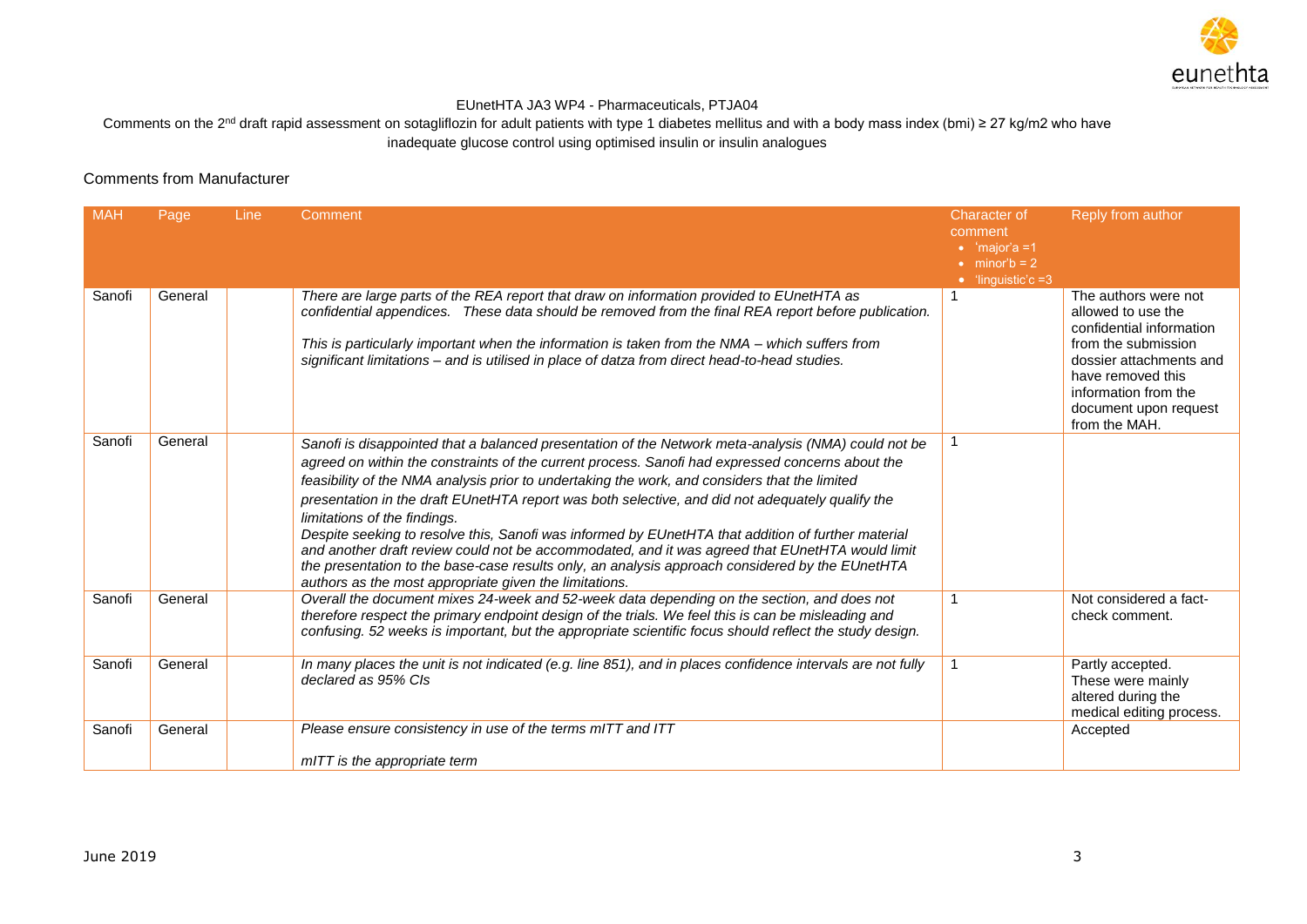

| <b>MAH</b> | Page    | Line  | Comment                                                                                                         | <b>Character of</b>        | Reply from author                             |
|------------|---------|-------|-----------------------------------------------------------------------------------------------------------------|----------------------------|-----------------------------------------------|
|            |         |       |                                                                                                                 | comment                    |                                               |
|            |         |       |                                                                                                                 | $\bullet$ 'major'a =1      |                                               |
|            |         |       |                                                                                                                 | $\bullet$ minor'b = 2      |                                               |
|            |         |       |                                                                                                                 | $\bullet$ 'linguistic'c =3 |                                               |
| Sanofi     | General |       | Please ensure correct definition of documented hypoglycaemia. <55mg/dL and ≤55mg/dL are used                    |                            | Accepted                                      |
|            |         |       | $\leq$ 55mg/dL is the appropriate definition                                                                    |                            |                                               |
| Sanofi     | General |       | For the final version, the formatting issues summarized in the following should be checked and                  | 3                          | Not considered a fact-                        |
|            |         |       | adapted throughout the document:                                                                                |                            | check comment. This has                       |
|            |         |       | Adjustment of body text font size (e.g. lines 298-306, 473-475, 1471-1476)                                      |                            | been corrected during the<br>medical editing. |
|            |         |       | Adjustment of table width (e.g. lines 307, 555)                                                                 |                            |                                               |
|            |         |       | Update and correction of hyperlinks (e.g. missing links on page 58; page break 40/41)                           |                            |                                               |
|            |         |       | Special symbols (e.g. lines 602-604)                                                                            |                            |                                               |
|            |         |       | Harmonisation of blank spaces between words/numbers and unit (e.g. lines 301, 303, 363),                        |                            |                                               |
|            |         |       | especially consistency for "BMI ≥27 kg/m <sup>2"</sup>                                                          |                            |                                               |
|            |         |       | Specification of units (e.g. lines 851, 1079)                                                                   |                            |                                               |
|            |         |       | Introduction of abbreviations (e.g. line 197, 286)                                                              |                            |                                               |
|            |         |       |                                                                                                                 |                            |                                               |
| Sanofi     | 11      | 194   | Please correct the mechanism of action to match with SmPC.                                                      | 1                          | Accepted                                      |
|            |         |       | Current text:                                                                                                   |                            |                                               |
|            |         |       |                                                                                                                 |                            |                                               |
|            |         |       | "Inhibition of SGLT1 in the small intestine leads to reduced glucose absorption, "                              |                            |                                               |
|            |         |       |                                                                                                                 |                            |                                               |
|            |         |       | Proposed text:                                                                                                  |                            |                                               |
|            |         |       | "Inhibition of SGLT1 in the small intestine leads to delayed and reduced glucose absorption, "                  |                            |                                               |
| Sanofi     |         |       | Please correct the inconsistent wording of the sotagliflozin indication and align to the EMA label text:        | $\overline{2}$             | Accepted                                      |
|            |         |       | Current text:                                                                                                   |                            |                                               |
|            |         |       | Title: Sotagliflozin for Adult Patients With Type 1 Diabetes Mellitus With a Body Mass Index (BMI)              |                            |                                               |
|            |         |       | ≥ 27 kg/m <sup>2</sup> Who Have Indadequate Glucose Control Using Optimised Insulin or Insulin Analogues        |                            |                                               |
|            |         |       |                                                                                                                 |                            |                                               |
|            | 11 & 29 | 196 & | Executive Summary& Scope: Add-on treatment of patients ≥ 18 years old, with Type 1 diabetes                     |                            | Accepted                                      |
|            |         | 582   | mellitus with a BMI $\geq$ 27 kg/m <sup>2</sup> , who have failed to achieve adequate glycaemic control despite |                            |                                               |
|            |         |       | using <i>optimised therapy</i> with insulin or insulin analogues                                                |                            |                                               |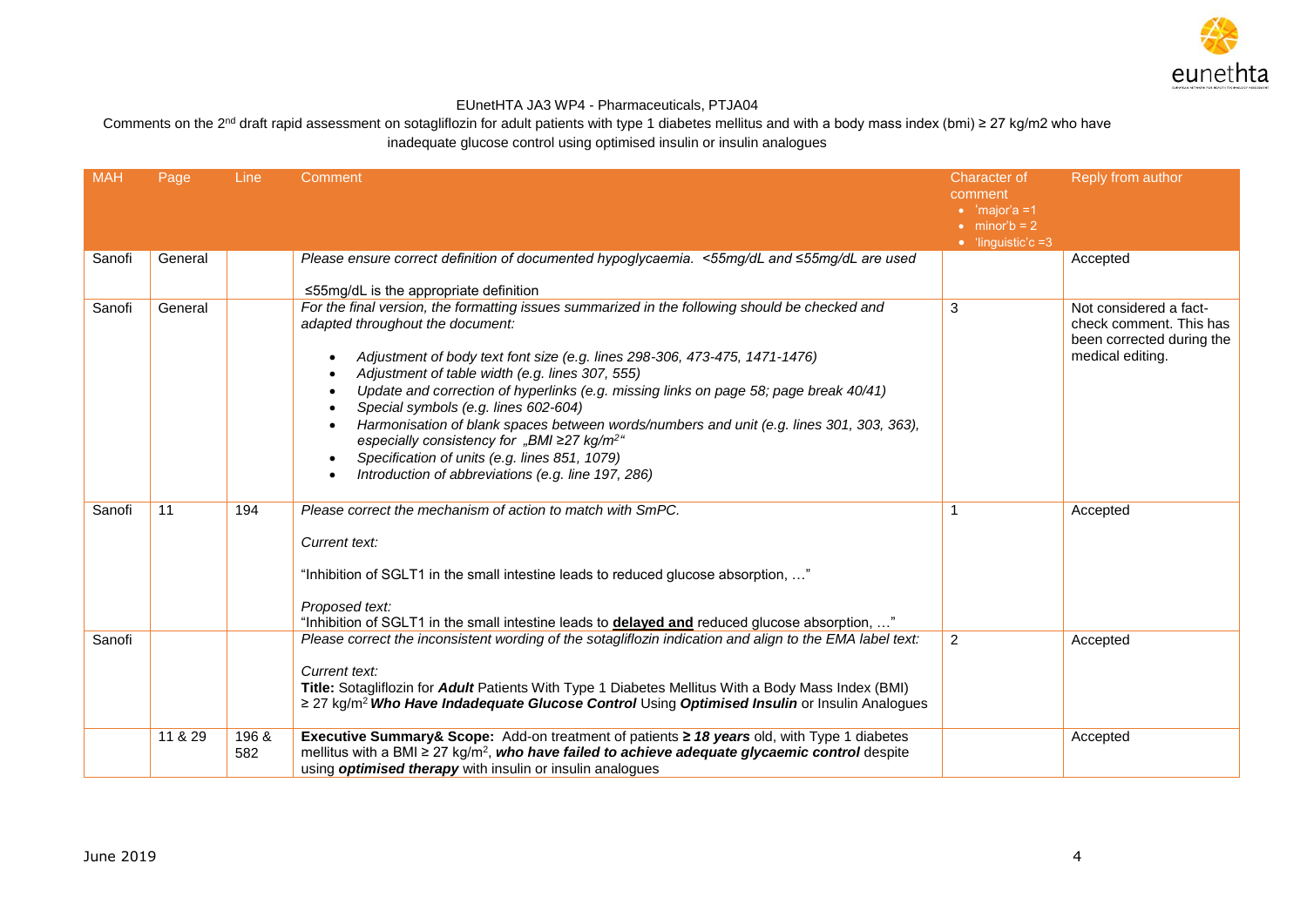

| <b>MAH</b> | Page    | Line         | Comment                                                                                                                                                                                                                                                                             | <b>Character of</b><br>comment<br>$\bullet$ 'major'a =1 | Reply from author                                        |
|------------|---------|--------------|-------------------------------------------------------------------------------------------------------------------------------------------------------------------------------------------------------------------------------------------------------------------------------------|---------------------------------------------------------|----------------------------------------------------------|
|            |         |              |                                                                                                                                                                                                                                                                                     | $\bullet$ minor'b = 2<br>• 'linguistic'c $=3$           |                                                          |
|            |         |              |                                                                                                                                                                                                                                                                                     |                                                         |                                                          |
|            | 12 & 28 | 206 &<br>575 | Executive Summary & Objective: () whether sotagliflozin (Zynquista®) add-on therapy for adult<br>patients with T1D with a Body Mass Index (BMI) $\geq$ 27 kg/m <sup>2</sup> who have inadequate glucose control<br>using <i>optimised therapy</i> with insulin or insulin analogues |                                                         | Accepted                                                 |
|            | 16 & 79 | 361 &<br>456 | Executive Summary & Conclusion: For patients with BMI $\geq$ 27 kg/m <sup>2</sup> who have failed to reach<br>individual glycaemic targets despite optimized insulin therapy ()                                                                                                     |                                                         | Accepted                                                 |
|            | 24      | 494          | Size of target population: Sotagliflozin is indicated as an adjunct to insulin therapy for adult patients<br>with T1D and a BMI ≥ 27 kg/m2 who have failed to achieve desired glycaemic control despite<br>optimal insulin therapy.                                                 |                                                         | Accepted                                                 |
|            |         |              | Proposed text:                                                                                                                                                                                                                                                                      |                                                         |                                                          |
|            |         |              | Sotagliflozin is indicated as an adjunct to insulin therapy to improve glycaemic control in adults with<br>type 1 diabetes mellitus with a Body Mass Index (BMI) $\geq$ 27 kg/m2, who have failed to achieve<br>adequate glycaemic control despite optimal insulin therapy.         |                                                         |                                                          |
| Sanofi     | 13      | 231/23<br>2  | Please correct the following statement:<br>"A network meta-analysis (NMA) was performed by the MAH in order to compare sotagliflozin to both<br>empagliflozin and dapagliflozin"                                                                                                    | $\overline{2}$                                          | Not accepted. Not<br>considered a fact-check<br>comment. |
|            |         |              | Proposed text:                                                                                                                                                                                                                                                                      |                                                         |                                                          |
|            |         |              | "A network meta-analysis (NMA) was performed by the MAH in order to compare sotagliflozin to all<br>SGLT2 inhibitors relevant in this setting. In a systematic literature search relevant studies on<br>empagliflozin and dapagliflozin were found and included in the NMA."        |                                                         |                                                          |
| Sanofi     | 13      | 232-<br>234  | Please correct the following statement:<br>"This NMA was conducted on the entire population, rather than the BMI $\geq$ 27 kg/m <sup>2</sup> subgroup, due to a<br>lack of information about this subgroup in a number of the trials."                                              | 2                                                       | The authors have<br>included the word<br>"comparator".   |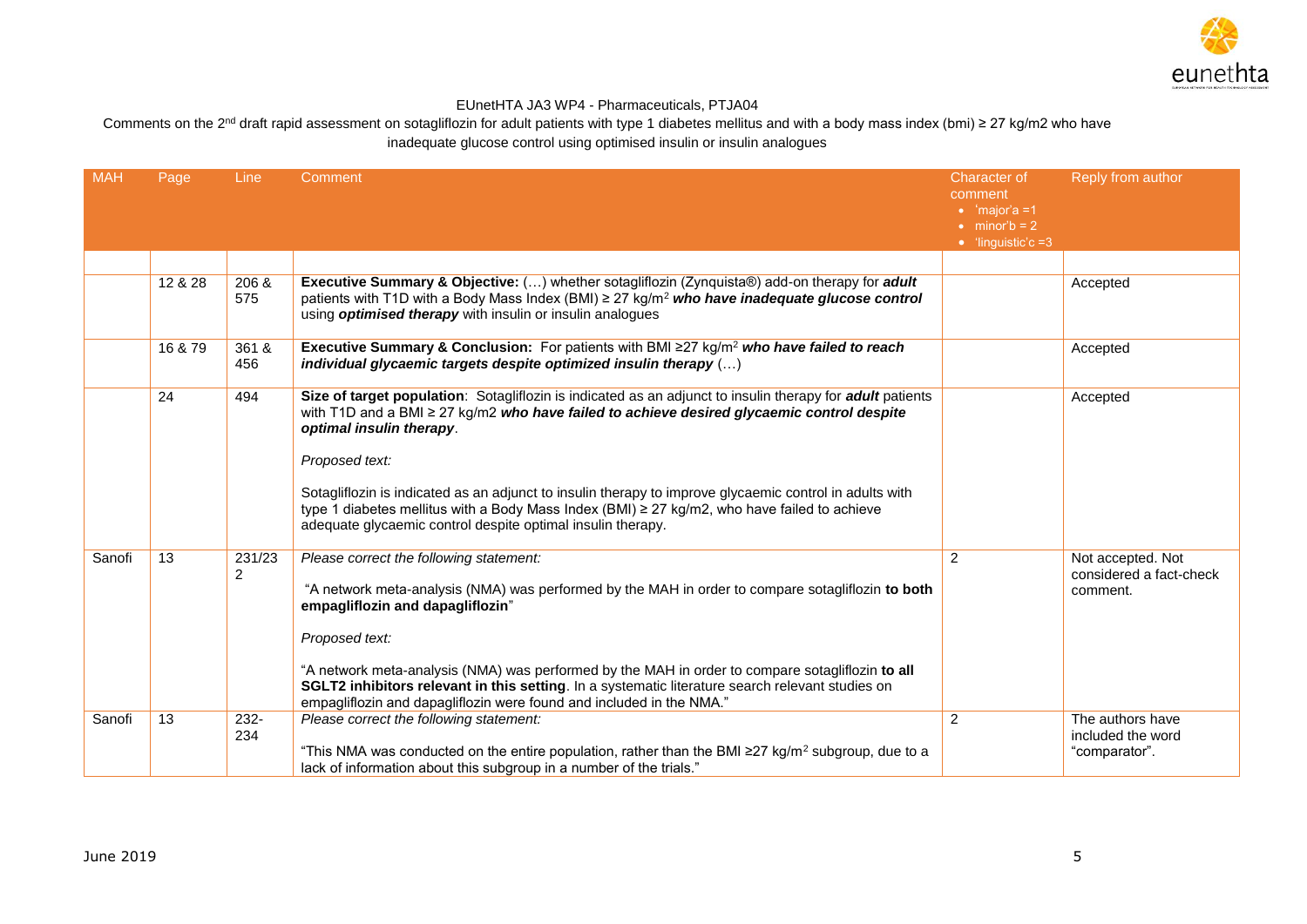

| <b>MAH</b> | Page | Line        | Comment                                                                                                                                                                                                                                                                                                                                                                                                                                                                                                                                                       | <b>Character of</b><br>comment<br>$\bullet$ 'major'a =1<br>$\bullet$ minor'b = 2<br>$\bullet$ 'linguistic'c =3 | Reply from author                                         |
|------------|------|-------------|---------------------------------------------------------------------------------------------------------------------------------------------------------------------------------------------------------------------------------------------------------------------------------------------------------------------------------------------------------------------------------------------------------------------------------------------------------------------------------------------------------------------------------------------------------------|----------------------------------------------------------------------------------------------------------------|-----------------------------------------------------------|
|            |      |             | Proposed text:<br>"This NMA was conducted on the entire population, rather than the BMI $\geq$ 27 kg/m <sup>2</sup> subgroup, due to a<br>lack of information about this subgroup in a number of the comparator trials". Information on<br>sotagliflozin trials was available.                                                                                                                                                                                                                                                                                |                                                                                                                |                                                           |
| Sanofi     | 13   | 232/23<br>3 | Please address the incomplete statement:<br>Outcomes were assessed at 24±2 weeks.<br>To recognize:<br>"NMAs were carried out at $24\pm 2$ weeks and $52\pm 2$ weeks. Given that more studies reported results at<br>24±2 weeks, the NMAs in this report focus on outcomes at 24±2."                                                                                                                                                                                                                                                                           | 2                                                                                                              | Accepted. Proposed text<br>inserted.                      |
| Sanofi     | 13   | 273         | Please correct the omission of inTandem 3 from the evidence consideration:<br>In Tandem 3 should not be excluded from the main body of the assessment as it provides important<br>information on the treatment of patients who have not experienced rigorous insulin optimization prior<br>treatment commencement. Whatever efforts are in place to support rigorous optimization in clinical<br>practice, it is highly likely that some patients will not achieve this, so in Tandem 3 offers important<br>insights into the effectiveness in this situation |                                                                                                                | Not accepted.<br>Not considered a fact-<br>check comment. |
| Sanofi     | 14   | 292-<br>292 | Please correct the inconsistency in use of AND vs OR in reference to Severe Hypoglycaemia OR DKA<br>Please check and use the same wording throughout the document:<br>Current text:<br>"(defined as proportion of patients achieving an HbA1c<7% without experiencing severe<br>hypoglycaemia and diabetic ketoacidosis)<br>Proposed text:<br>"(defined as proportion of patients achieving an HbA1c<7% without experiencing severe<br>hypoglycaemia or diabetic ketoacidosis)                                                                                | 2                                                                                                              | Accepted                                                  |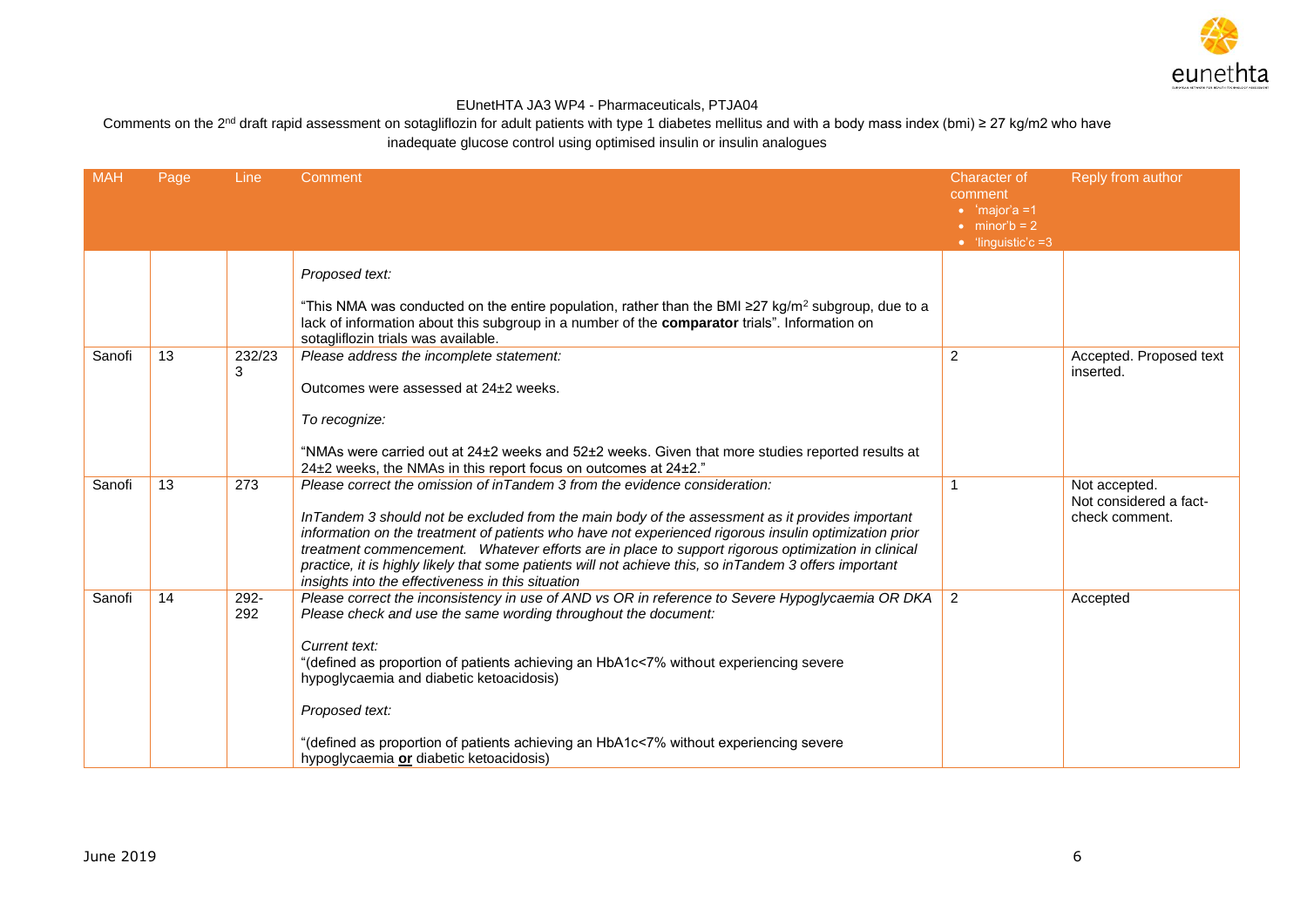

| <b>MAH</b> | Page      | Line                                | Comment                                                                                                                                                                                                                                                                                                                                                                                                                                                                                                                                                                            | <b>Character of</b><br>comment<br>$\bullet$ 'major'a =1<br>$\bullet$ minor'b = 2<br>• 'linguistic'c $=3$ | Reply from author                                                                                                     |
|------------|-----------|-------------------------------------|------------------------------------------------------------------------------------------------------------------------------------------------------------------------------------------------------------------------------------------------------------------------------------------------------------------------------------------------------------------------------------------------------------------------------------------------------------------------------------------------------------------------------------------------------------------------------------|----------------------------------------------------------------------------------------------------------|-----------------------------------------------------------------------------------------------------------------------|
| Sanofi     | 15        | 307                                 | Please consider including an explanation of ES1 pool in the heading of the table to make it easier for<br>the reader and add SAF-1 pool.<br>Proposed text:<br>"Summary of relative outcomes for mITT population ES1 and SAF-1 pool (pooled analysis of<br>inTandem1 and inTandem2) BMI ≥27 kg/m <sup>2</sup> ".                                                                                                                                                                                                                                                                    | 2                                                                                                        | Accepted                                                                                                              |
| Sanofi     | 15 & 51   | 307 &<br>908<br>(Tabe 1<br>$8.17$ ) | Please correct the results for SBP 0.4 should a negative number - apologies but this was due to a<br>typo in the submission file addendum.<br>Current text:<br>(sotagliflozin 200 mg vs. insulin alone) from "-2.1 (-3.9 to 0.4), 0.018"<br>Proposed text:<br>"-2.1 (-3.9 to -0.4), 0.018"                                                                                                                                                                                                                                                                                         | 1                                                                                                        | Accepted                                                                                                              |
| Sanofi     | 15        | $310 -$<br>312                      | The assessment in the sentence below is not correct:<br>"A substantial number of patients seem to be excluded from analyses for several outcomes provided<br>by the MAH and numbers fall below the mITT populations presented in the CONSORT flow diagrams<br>of the trials."<br>In the InTandem studies (as well as in DEPICT and EASE studies) efficacy analyses were made on<br>the full mITT population and safety analyses on the full safety population, with formal imputation made<br>on missing values.<br>Further discussion is provided when discussing Table 18 below. |                                                                                                          | Authors added "change<br>from baseline" before<br>outcomes to clarify that<br>this relates only to those<br>outcomes. |
| Sanofi     | $16 - 17$ | $347 -$<br>349 &<br>$367 -$<br>368  | Please clarify that 0.3-0.4% (FDA) and 0.3% (EMA) are commonly used non-inferiority margins for<br>type 2 diabetes mellitus                                                                                                                                                                                                                                                                                                                                                                                                                                                        | $\overline{1}$                                                                                           | Accepted                                                                                                              |
| Sanofi     | 16        | 364                                 | Please correct the value for placebo-adjusted changes in HbA1c for sotagliflozin 400 mg; -0.38 should<br>be a reported as a negative number                                                                                                                                                                                                                                                                                                                                                                                                                                        | $\overline{1}$                                                                                           | Accepted                                                                                                              |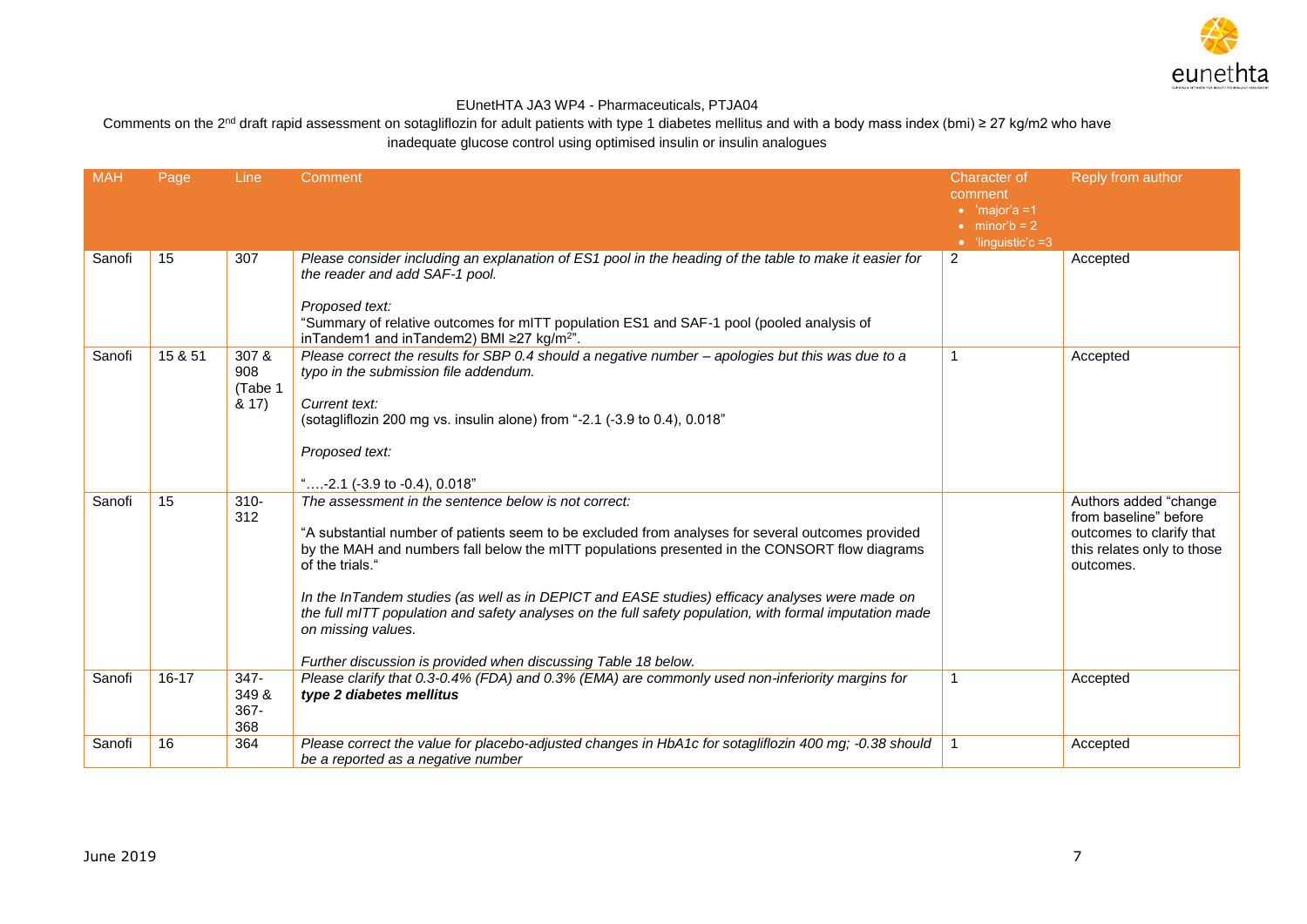

| <b>MAH</b> | Page | <b>Line</b> | Comment                                                                                                                                                                                                                                                                                                                                                                                                                                                                                                                                                                                                                                                                                                                                                                                                                                                                                                                                                                                                                                                                                                                                                                                                     | <b>Character of</b><br>comment<br>$\bullet$ 'major'a =1<br>$\bullet$ minor'b = 2<br>$\bullet$ 'linguistic'c =3 | Reply from author                                         |
|------------|------|-------------|-------------------------------------------------------------------------------------------------------------------------------------------------------------------------------------------------------------------------------------------------------------------------------------------------------------------------------------------------------------------------------------------------------------------------------------------------------------------------------------------------------------------------------------------------------------------------------------------------------------------------------------------------------------------------------------------------------------------------------------------------------------------------------------------------------------------------------------------------------------------------------------------------------------------------------------------------------------------------------------------------------------------------------------------------------------------------------------------------------------------------------------------------------------------------------------------------------------|----------------------------------------------------------------------------------------------------------------|-----------------------------------------------------------|
| Sanofi     | 16   | 309         | Current text:<br>"in HbA1c by-0.24% [CI: -0.35 to -0.13] and 400 mg resulted in placebo-adjusted changes in HbA1c<br>by 0.38 % [CI: -0.49 to -0.27],"<br>Proposed text:<br>"in HbA1c by -0.24% [Cl: -0.35 to -0.13] and 400 mg resulted in placebo-adjusted changes in HbA1c<br>by -0.38 % [CI: $-0.49$ to $-0.27$ ],<br>This paragraph should be revised in light of information already provided and comments made                                                                                                                                                                                                                                                                                                                                                                                                                                                                                                                                                                                                                                                                                                                                                                                        | $\mathbf{1}$                                                                                                   | Adapted the paragraph to                                  |
|            |      |             | in respect of Table 18 below:<br>Overall, evidence for the effects of sotagliflozin versus placebo, both as add-on to optimized<br>insulin therapy was based on two RCTs. A substantial number of patients seem to be excluded<br>from analyses for several outcomes provided by the MAH and numbers fall below the mITT<br>populations presented in the CONSORT flow diagrams of the trials. Since the BMI subgroup has<br>been extracted from these study bases, the authors assume the bias that may arise from this<br>also applies to the BMI subgroup analyses. The MAH has been asked for an explanation, and<br>until further notice, the risk of bias has been set too high for sotagliflozin studies and similarly for<br>several outcome measures for dapagliflozin trials.<br>The specific statement<br>"The MAH has been asked for an explanation, and until further notice" should not be required for<br>the final version.<br>Does not reflect appropriately the collaborative nature of the interaction, nor that all requests for<br>information have been addressed. If the authors continue to be unclear about some aspects of<br>the data, they should request further clarification. |                                                                                                                | better reflect the<br>information provided by<br>the MAH. |
| Sanofi     | 16   | 357         | Please correct the statement<br>Current text:                                                                                                                                                                                                                                                                                                                                                                                                                                                                                                                                                                                                                                                                                                                                                                                                                                                                                                                                                                                                                                                                                                                                                               | 2                                                                                                              | Accepted                                                  |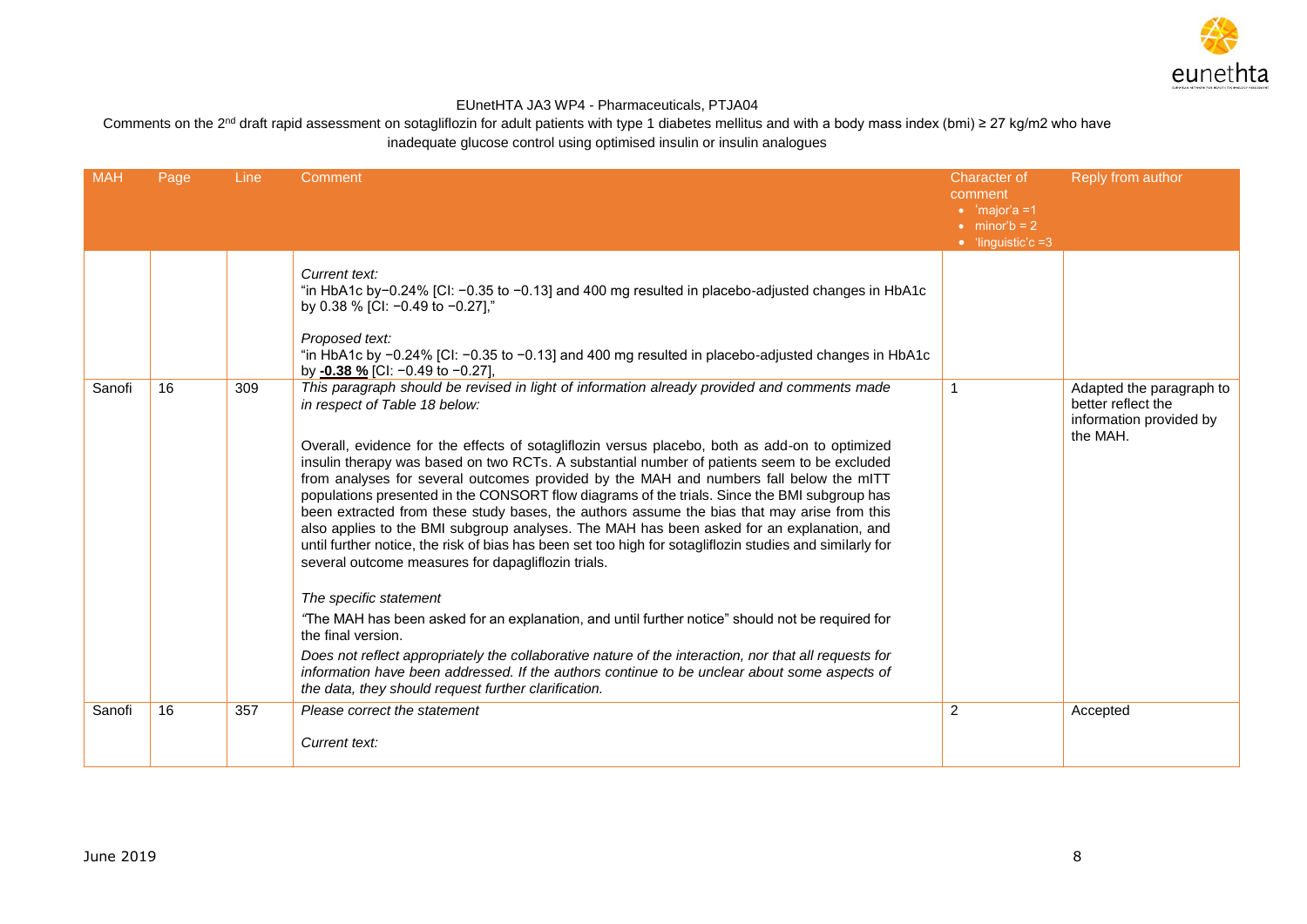

| <b>MAH</b> | Page  | <b>Line</b> | Comment                                                                                                                                                              | <b>Character of</b><br>comment<br>$\bullet$ 'major'a =1 | Reply from author |
|------------|-------|-------------|----------------------------------------------------------------------------------------------------------------------------------------------------------------------|---------------------------------------------------------|-------------------|
|            |       |             |                                                                                                                                                                      | $\bullet$ minor'b = 2<br>$\bullet$ 'linguistic'c =3     |                   |
|            |       |             | sotagliflozin will be approved"                                                                                                                                      |                                                         |                   |
|            |       |             | Proposed text:                                                                                                                                                       |                                                         |                   |
| Sanofi     | 16    | $364 -$     | "sotagliflozin has been approved"<br>Due to a typo in the submission file addendum, the following sentence should be rephrased:                                      | 1                                                       | Accepted          |
|            |       | 366         |                                                                                                                                                                      |                                                         |                   |
|            |       |             | Current text:                                                                                                                                                        |                                                         |                   |
|            |       |             | "The 400 mg dose also significantly improves the cardiovascular risk factors systolic blood pressure<br>(SBP) (-3.6 mm Hg [CI: $-5.3$ to $-1.9$ ]) and body weight." |                                                         |                   |
|            |       |             | Proposed text:                                                                                                                                                       |                                                         |                   |
|            |       |             | "Both sotagliflozin doses also significantly improve the cardiovascular risk factors systolic blood                                                                  |                                                         |                   |
|            |       |             | pressure (SBP) (-3.6 mm Hg [CI: $-5.3$ to $-1.9$ ] for sotaglifiozin 400mg and -2.1 [-3.9 to -0.4] for<br>sotagliflozin 200mg) and body weight."                     |                                                         |                   |
| Sanofi     | 18    | 385         | For better readability we suggest to swap the upper and lower limits of the confidence intervals in the                                                              | 3                                                       | Accepted          |
|            |       |             | column "Relative effect" if the lower limit of the CI is larger than the upper limit. For example we                                                                 |                                                         |                   |
|            |       |             | suggest changing (0.35 to 0.13 lower) to (0.13 to 0.35 lower).                                                                                                       |                                                         |                   |
| Sanofi     | 18-20 | 385         | General comment on the 1 <sup>st</sup> column:                                                                                                                       | 2                                                       | Accepted          |
|            |       |             | Time point considered is not consistently reported for all outcomes considered.                                                                                      |                                                         |                   |
|            |       |             | General comments on columns reporting absolute effects and relative effects:                                                                                         |                                                         |                   |
|            |       |             | For consistency between columns reporting "Anticipated absolute effects" and "Relative effect", we                                                                   |                                                         | Not accepted      |
|            |       |             | suggest presenting all effects using the symbol '-' when "lower" is mentioned.                                                                                       |                                                         |                   |
|            |       |             |                                                                                                                                                                      |                                                         |                   |
|            |       |             | Results on EQ-5D-5L index score:                                                                                                                                     |                                                         | Accepted          |
|            |       |             | Placebo-adjusted effect of Sota 400 was not reported for ES1 in the Table 31 of the submission file. If                                                              |                                                         |                   |
|            |       |             | results presented in Table 2 of the EUnetHTA report come from the meta-analysis conducted, the                                                                       |                                                         |                   |
|            |       |             | effects of Sota 400mg are not exact: "EQ-5D-5L: 0.01 points higher (0.01 lower to 0.02 higher)" should                                                               |                                                         |                   |
|            |       |             | be "EQ-5D-5L: 0.01 points higher (-0.004 lower to 0.02 higher)"                                                                                                      |                                                         |                   |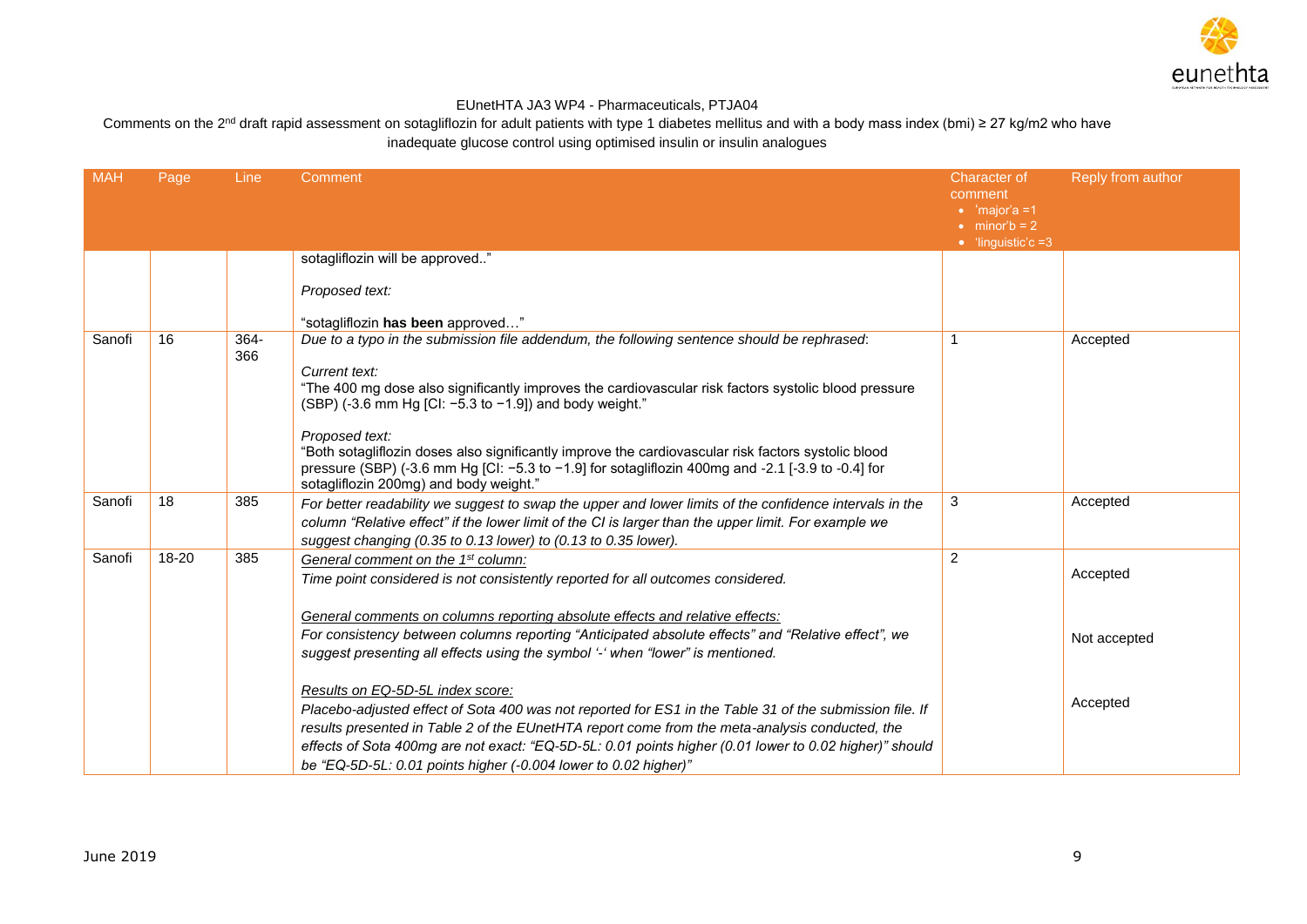

| <b>MAH</b> | Page    | Line                     | Comment                                                                                                                                                                                                                                                                              | Character of<br>comment<br>$\bullet$ 'major'a =1<br>$\bullet$ minor'b = 2<br>$\bullet$ 'linguistic'c =3 | Reply from author                                                                                 |
|------------|---------|--------------------------|--------------------------------------------------------------------------------------------------------------------------------------------------------------------------------------------------------------------------------------------------------------------------------------|---------------------------------------------------------------------------------------------------------|---------------------------------------------------------------------------------------------------|
|            |         |                          | Outcome Symptomatic documented hypoglycaemia:<br>Should be "with documented SMBG $\leq$ 55 mg/dL"<br>not "with documented SMBG < 55 mg/dL"                                                                                                                                           |                                                                                                         |                                                                                                   |
|            |         |                          | Results on Severe Hypoglycaemia:<br>In the outcome description, "n events per 1000 person-years" should be replaced by "n events per<br>1000 person-years adjusted to patient's exposure"                                                                                            |                                                                                                         | Accepted                                                                                          |
|            |         |                          | Results on DKA:<br>In the outcome description, "event rate per 1000 person-years" should be replaced by "event rate per<br>1000 person-years adjusted to patient's exposure"                                                                                                         |                                                                                                         | Accepted                                                                                          |
|            |         |                          | Results on SBP:<br>Anticipated absolute effects reported are those reported in the addendum whatever the SBP at<br>baseline while the relative effect reported are those reported in the addendum for patients with<br>baseline $SBP \geq 30$ .                                      |                                                                                                         | Accepted                                                                                          |
|            |         |                          | Results on body Weight:<br>Absolute risk for Sotagliflozin 400 is not exact: "3.6 (0.3) kg lower"<br>should be "3.6 $(0.2)$ kg lower"                                                                                                                                                |                                                                                                         | Accepted                                                                                          |
| Sanofi     | 19 & 79 | $376 -$<br>377 &<br>1476 | Could you please clarify the following:<br>" but the results are very imprecise and therefore, should be interpreted with caution"                                                                                                                                                   |                                                                                                         | Not considered a fact-<br>check comment. This has<br>been corrected during the<br>medical editing |
| Sanofi     | 21      | 387                      | Please correct the title of this table, as it summarizes results on the mITT population, and includes<br>inTandem3 data<br>Please correct the description for Severe hypoyglycaemia. Results relate to any Severe<br>Hypoglycaemia, not only those that are positively adjudicated - |                                                                                                         | Partly accepted<br>Title of table: changed.                                                       |
| Sanofi     | 21      | Table 3                  | The table indicates these results are from the NMA. However, the results reported appear to be from                                                                                                                                                                                  | 1                                                                                                       |                                                                                                   |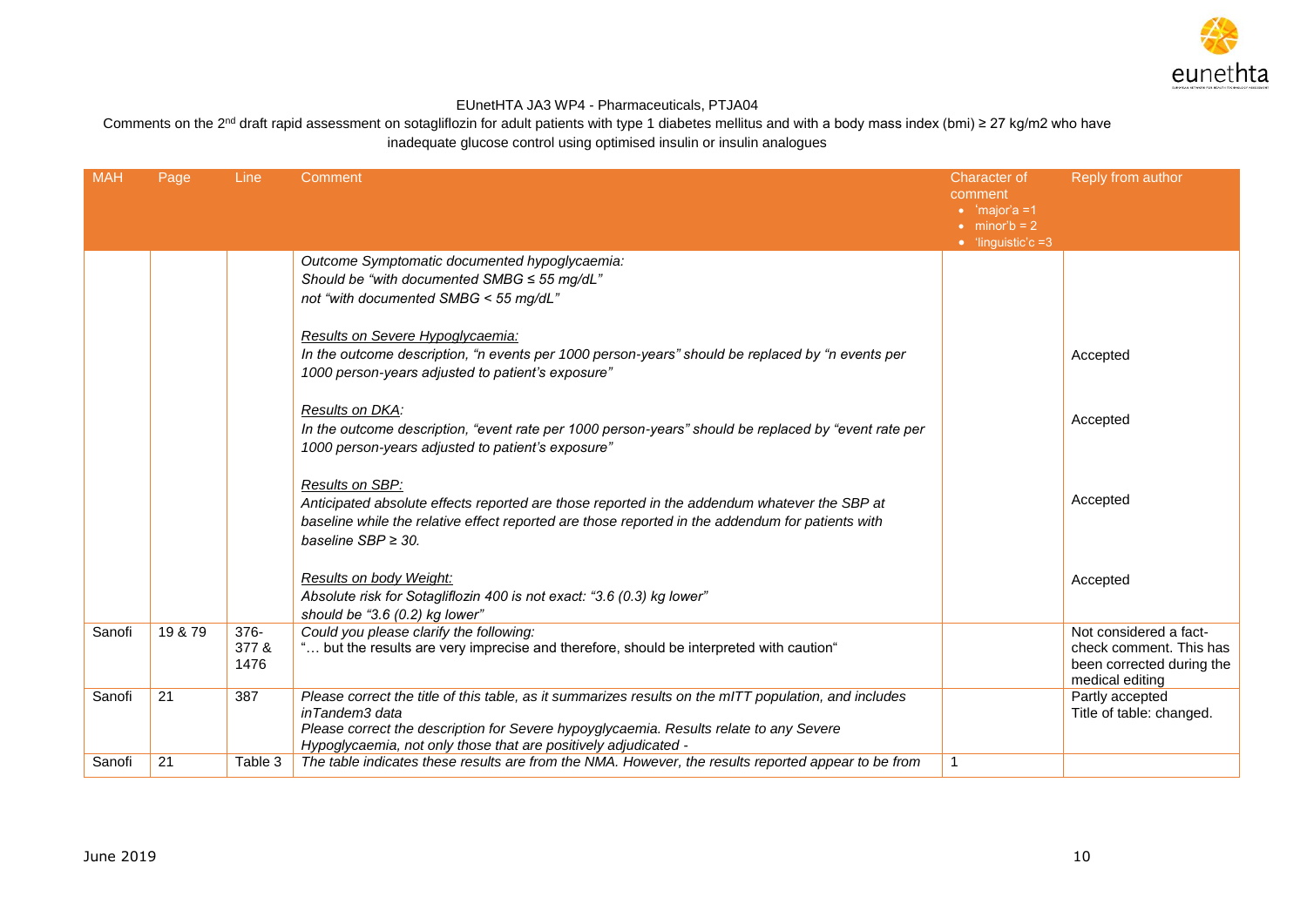

| <b>MAH</b> | Page | Line              | Comment                                                                                                                                                                                                                                                                                                                                                                                                                                                                                                                                                                                  | <b>Character of</b><br>comment<br>$\bullet$ 'major'a =1<br>$\bullet$ minor'b = 2 | Reply from author                                                                                                                                                                                                                                                                                                   |
|------------|------|-------------------|------------------------------------------------------------------------------------------------------------------------------------------------------------------------------------------------------------------------------------------------------------------------------------------------------------------------------------------------------------------------------------------------------------------------------------------------------------------------------------------------------------------------------------------------------------------------------------------|----------------------------------------------------------------------------------|---------------------------------------------------------------------------------------------------------------------------------------------------------------------------------------------------------------------------------------------------------------------------------------------------------------------|
|            |      |                   |                                                                                                                                                                                                                                                                                                                                                                                                                                                                                                                                                                                          | $\bullet$ 'linguistic'c =3                                                       |                                                                                                                                                                                                                                                                                                                     |
|            |      |                   | diagnostic analyses supporting the NMA, taken from the appendix file, and are not the results of the<br>NMA itself.                                                                                                                                                                                                                                                                                                                                                                                                                                                                      |                                                                                  |                                                                                                                                                                                                                                                                                                                     |
| Sanofi     | 21   | Table 3           | Please correct the reporting balance in this table. Presently it is highly misleading since it does not<br>report data for sotagliflozin 200mg, and does not consistently use the same dose for empagliflozin for<br>all endpoint (high dose 25 mg is used for efficacy but low dose 2.5 mg is used for safety)                                                                                                                                                                                                                                                                          |                                                                                  | The authors have added<br>in a note to say "Note"<br>that most studies include<br>multiple doses, however<br>we focus here on the<br>highest dose in each<br>study. Therefore the<br>same dose for each<br>treatment is not used for<br>each endpoint."                                                             |
| sanofi     | 21   | DKA in<br>Table 3 | Please correct the information by adding a footnote to reflect that the assessment relies on different<br>definitions are used depending on the program (for example "Definite + Probable" DKA are considered<br>positive for InTandem studies) while only "Definite" DKA are considered positive in DEPICT<br>Use of the data without this qualification is misleading                                                                                                                                                                                                                  |                                                                                  | Accepted                                                                                                                                                                                                                                                                                                            |
| sanofi     | 22   | $414 -$<br>415    | Please correct the following sentence<br>Current text:<br>"Typically, people with T1D exhibit one or more of the following symptoms: glycosuria leading to<br>polyuria, ketosis, rapid weight loss, age of onset below 30 years."<br>Rapid weight loss only is observed at the onset of diabetes before insulin treatment, but up to half of<br>T1D patients are overweight or obese (Ryden A, Sorstadius E, Bergenheim K et al. The Humanistic<br>Burden of Type 1 Diabetes Mellitus in Europe: Examining Health Outcomes and the Role of<br>Complications. PLoS One. 2016;11:e0164977) |                                                                                  | Partly accepted:<br>"The complications of<br>diabetes include<br>hyperglycaemia and<br>metabolic imbalance, and<br>people with untreated<br>T <sub>1</sub> D exhibit one or more<br>of the following features:<br>glycosuria leading to<br>polyuria, keto-sis, rapid<br>weight loss, and age of<br>onset <50 years" |
| sanofi     | 22   | $423 -$<br>424    | Please adjust following sentence to correctly recognize the limitations of current treatment options<br>Current text:                                                                                                                                                                                                                                                                                                                                                                                                                                                                    | 1                                                                                | Accepted                                                                                                                                                                                                                                                                                                            |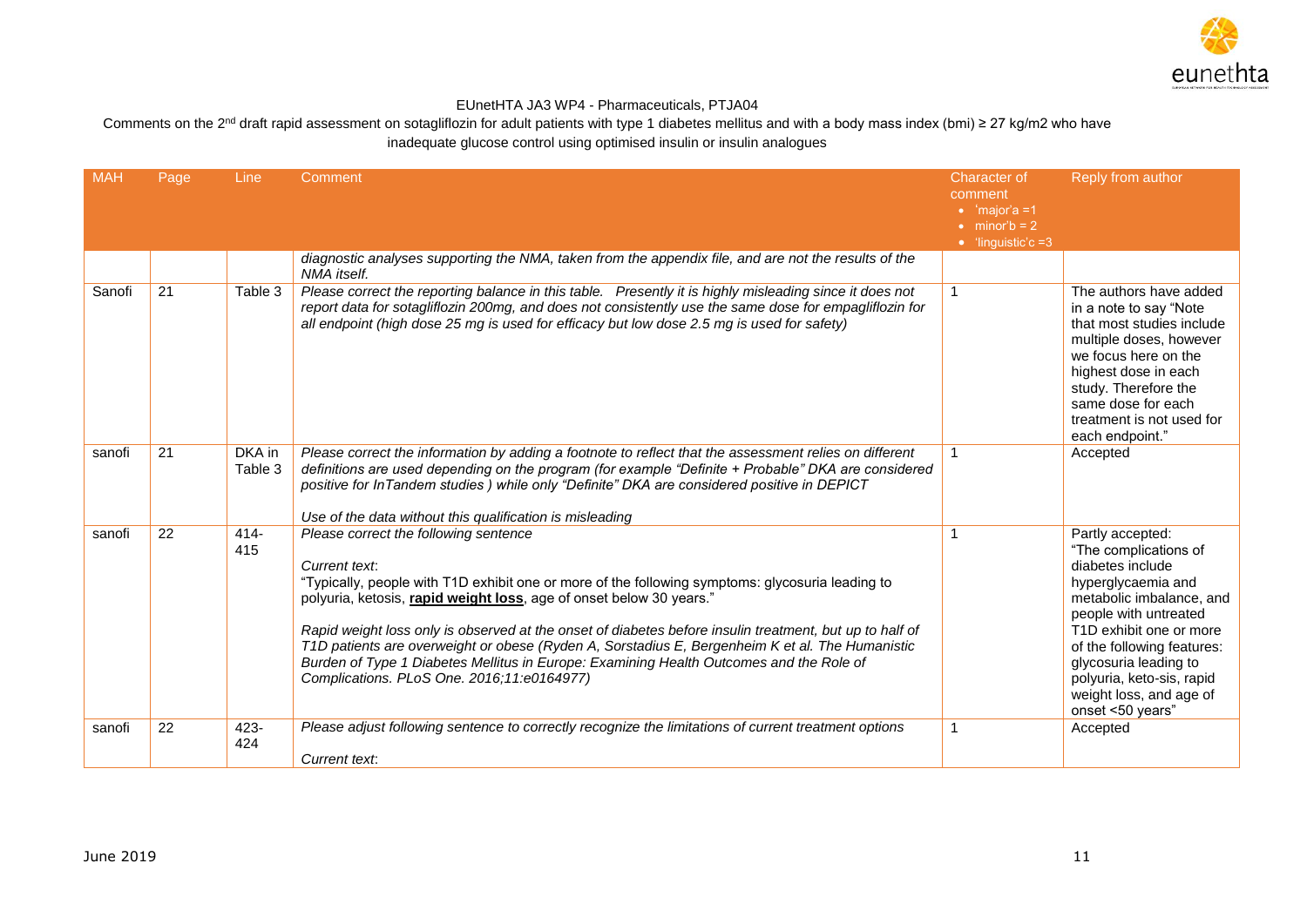

| <b>MAH</b> | Page    | Line         | Comment                                                                                                                                                                                                                                                                                                                                                                                                                                                                                      | <b>Character of</b><br>comment<br>$\bullet$ 'major'a =1 | Reply from author |
|------------|---------|--------------|----------------------------------------------------------------------------------------------------------------------------------------------------------------------------------------------------------------------------------------------------------------------------------------------------------------------------------------------------------------------------------------------------------------------------------------------------------------------------------------------|---------------------------------------------------------|-------------------|
|            |         |              |                                                                                                                                                                                                                                                                                                                                                                                                                                                                                              | $\bullet$ minor'b = 2<br>• 'linguistic'c $=3$           |                   |
|            |         |              | "today's insulin treatment allows the patient to live with near normal blood glucose levels and<br>fluctuations"                                                                                                                                                                                                                                                                                                                                                                             |                                                         |                   |
|            |         |              | Proposed text:<br>In spite of progress made in insulin therapy, up to 70% of T1D patients are uncontrolled with optimal<br>insulin therapy and have uncontrolled fluctuations (McKnight J, Wild S, Lamb M, Cooper MN, Jones<br>TW, Davies EA, et al. Glycaemic control of Type 1 diabetes in clinical practice early in the 21st<br>century: an international comparison. Diabet Med. 2015;32:1036-50).                                                                                      |                                                         |                   |
| Sanofi     | 11 & 22 | 181 &<br>415 | Please correct statement regarding the age of T1D onset:<br>Current text in Executive summary:<br>"Typically, people with T1D show () age of onset below 50 years"<br>Current text in Background:<br>"Typically, people with T1D exhibit () age of onset below 30 years"<br>Proposed text - according to the reference cited (NICE guideline)                                                                                                                                                | $\overline{2}$                                          | Accepted          |
| Sanofi     | 22      | $391 -$      | "below 50 years"<br>Please add the word "exogenous":                                                                                                                                                                                                                                                                                                                                                                                                                                         | 3                                                       | Accepted          |
|            |         | 393          | Current text:<br>Type 1 diabetes mellitus (T1D) is a complex, autoimmune disease characterized by rapidly<br>progressive pancreatic $\beta$ -cell destruction that leads to insulin deficiency and hence a lifelong insulin<br>dependence.<br>Proposed text:<br>Type 1 diabetes mellitus (T1D) is a complex, autoimmune disease characterized by rapidly<br>progressive pancreatic β-cell destruction that leads to insulin deficiency and hence a lifelong<br>exogenous insulin dependence" |                                                         |                   |
| Sanofi     | 24      | 489-<br>492  | Please correct/update the following paragraph:                                                                                                                                                                                                                                                                                                                                                                                                                                               | $\overline{2}$                                          | Accepted          |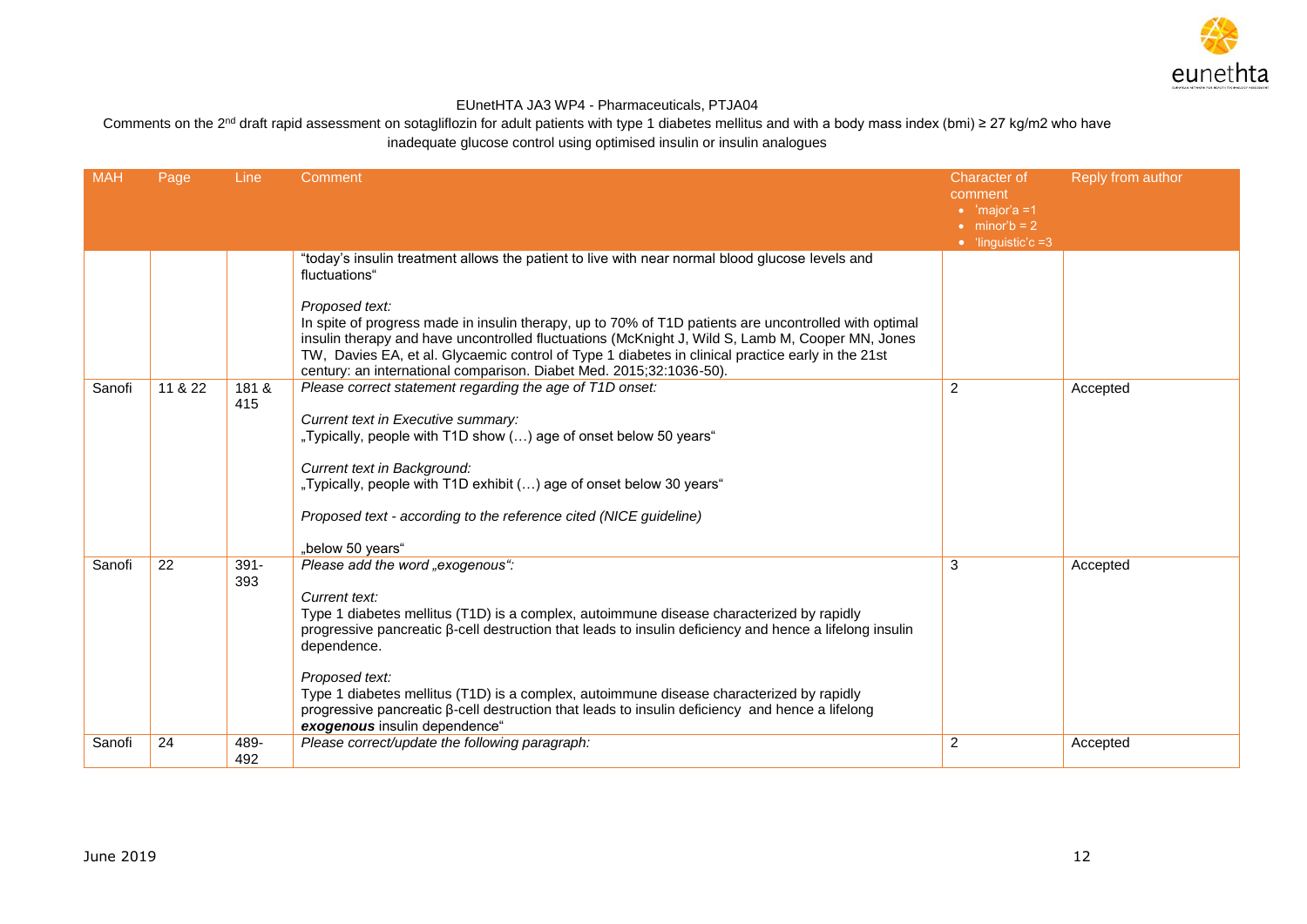

| <b>MAH</b> | Page      | <b>Line</b>                           | Comment                                                                                                                                                                                                                                                                                                                                                                                                                                 | <b>Character of</b><br>comment<br>$\bullet$ 'major'a =1 | Reply from author                                                                                                  |
|------------|-----------|---------------------------------------|-----------------------------------------------------------------------------------------------------------------------------------------------------------------------------------------------------------------------------------------------------------------------------------------------------------------------------------------------------------------------------------------------------------------------------------------|---------------------------------------------------------|--------------------------------------------------------------------------------------------------------------------|
|            |           |                                       |                                                                                                                                                                                                                                                                                                                                                                                                                                         | $\bullet$ minor'b = 2<br>$\bullet$ 'linguistic'c =3     |                                                                                                                    |
|            |           |                                       | Current text:<br>" Furthermore, the Committee for Medicinal Products for Human Use (CHMP) adopted a positive<br>opinion on 31 January 2019 for the SGLT2 inhibitor dapagliflozin in T1D; adjunct to insulin in patients<br>with BMI $\geq$ 27 kg/m2, when insulin alone does not provide adequate glycaemic control despite optimal<br>insulin therapy."<br>Both dapagliflozin and sotagliflozin are now approved in the European Union |                                                         |                                                                                                                    |
| Sanofi     | 25        | 519                                   | Please correct the mechanism of action to match with SmPC.<br>Current text:<br>"Inhibition of SGLT1 in the small intestine leads to reduced glucose absorption, "<br>Proposed text:<br>"Inhibition of SGLT1 in the small intestine leads to <b>delayed and</b> reduced glucose absorption, "                                                                                                                                            |                                                         | Accepted                                                                                                           |
| Sanofi     | $25 - 27$ | 530-<br>531<br>and<br>Tables<br>4 & 5 | Please double-checked and clarify the following:<br>"Forxiga® is indicated in adults for the treatment of insufficiently controlled<br>T1D as an adjunct to insulin in patients with BMI $\geq$ 27 kg/m2, when insulin alone does not provide<br>adequate glycaemic control despite optimal insulin therapy."<br>To our knowledge only Forxiga 5 mg is approved in T1D                                                                  | 1                                                       | Accepted                                                                                                           |
| Sanofi     | 27        | Table 5                               | Please correct in "method of administration" and "doses" to match the SmPC:<br>"The recommended dose is 200 mg sotagliflozin once daily before the first meal of the day. After at<br>least three months, if additional glycaemic control is needed, in patients tolerating sotagliflozin<br>200 mg, the dose may be increased to 400 mg once daily."                                                                                   | 1                                                       | Accepted                                                                                                           |
| Sanofi     | 34        | 644-<br>645                           | Please correct the statement<br>Current text:<br>"A network meta-analysis (NMA) was performed in order to compare sotagliflozin to both<br>empagliflozin and dapagliflozin"                                                                                                                                                                                                                                                             | 3                                                       | Not accepted. Not<br>considered a fact check.<br>This comment has also<br>been made previously in<br>the document. |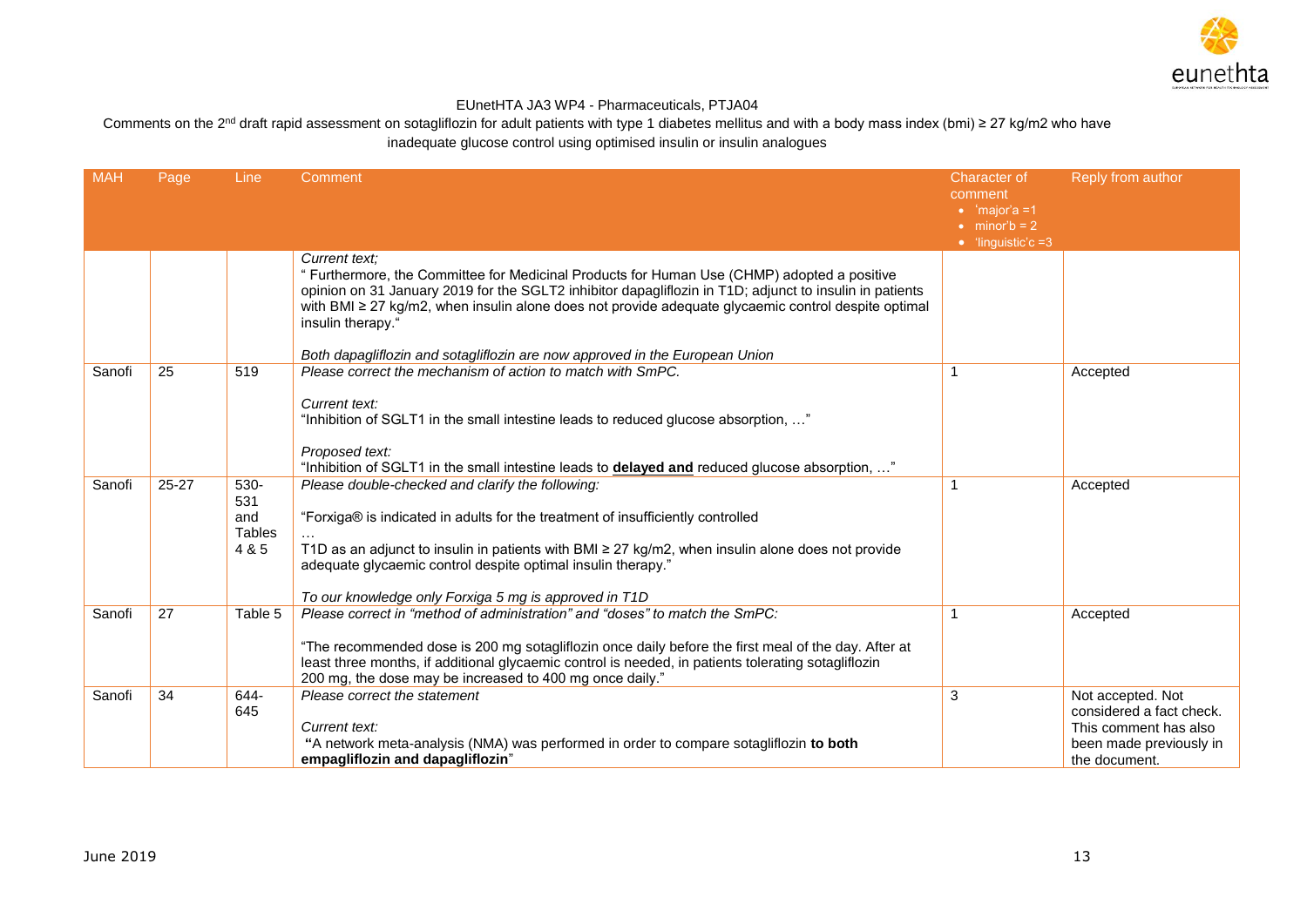

| <b>MAH</b> | Page | Line        | Comment                                                                                                                                                                                                                                                                             | <b>Character of</b><br>comment<br>$\bullet$ 'major'a =1<br>$\bullet$ minor'b = 2<br>$\bullet$ 'linguistic'c =3 | Reply from author                                                                                                          |
|------------|------|-------------|-------------------------------------------------------------------------------------------------------------------------------------------------------------------------------------------------------------------------------------------------------------------------------------|----------------------------------------------------------------------------------------------------------------|----------------------------------------------------------------------------------------------------------------------------|
|            |      |             | Proposed text:<br>"A network meta-analysis (NMA) was performed in order to compare sotagliflozin to all SGLT2<br>inhibitors relevant in this setting. In a systematic literature search relevant studies on empagliflozin<br>and dapagliflozin were found and included in the NMA." |                                                                                                                |                                                                                                                            |
| Sanofi     | 34   | 646-<br>647 | Please correct the statement<br>Current text:<br>"a lack of information about this subgroup in a number of the trials."<br>Proposed text:<br>"a lack of information about this subgroup in a number of the comparator trials."                                                      | 3                                                                                                              | The authors have added<br>in the word comparator.<br>This comment has also<br>been made previously in<br>the document.     |
| Sanofi     | 36   | 701         | Please add a reference to the cited paper: Orme et al. 2017                                                                                                                                                                                                                         | $\overline{2}$                                                                                                 | No longer relevant as this<br>section has been<br>removed due to<br>confidentially reasons.                                |
| Sanofi     | 36   | 720         | Please correct<br><b>Current text</b><br>"NMAs were carried out at 24±2 weeks and 52±2."<br>Proposed text<br>"NMAs were carried out at 24±2 weeks and 52."                                                                                                                          | 2                                                                                                              | Accepted. Note that 52±2<br>was included in another<br>comment by Sanofi<br>above. The authors have<br>changed this to 52. |
| Sanofi     | 45   | 782         | Please correct the information to specify that"[] the submitted material also presents indirect<br>comparisons on the whole mITT population in the form of []"                                                                                                                      | 3                                                                                                              | Accepted. Authors have<br>included the phrase "on<br>the mITT population"                                                  |
| Sanofi     | 43   | 813         | Please correctly report the doses of dapagliflozine and emagliflozin                                                                                                                                                                                                                | 3                                                                                                              | Authors have added in<br>"Note that most studies<br>include multiple doses,<br>however we focus here                       |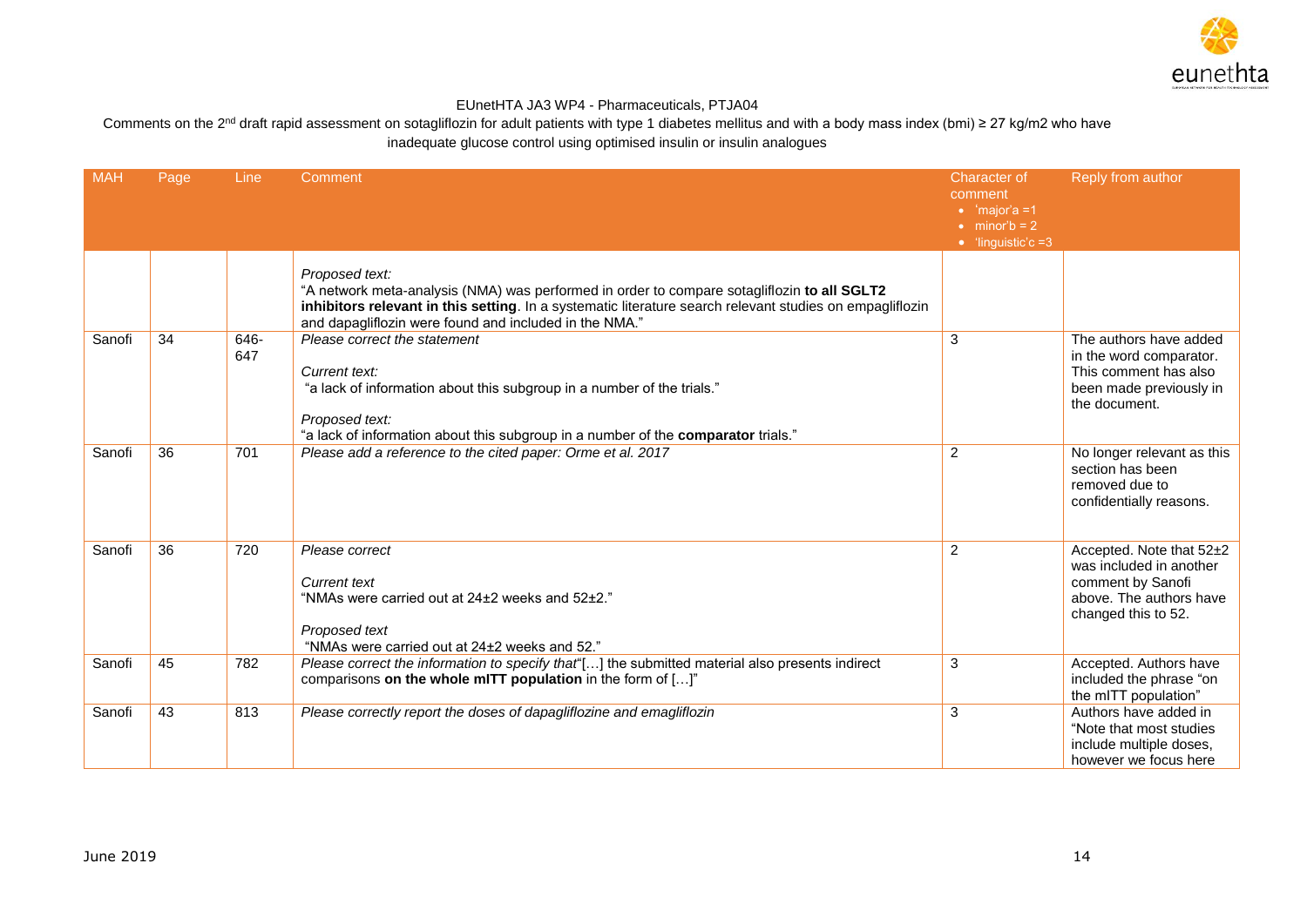

| <b>MAH</b> | Page | Line        | Comment                                                                                                                                                                                                                                                                                                                                                                                                                                                                                                                                                                                                                                                                                                                                                      | <b>Character of</b><br>comment<br>$\bullet$ 'major'a =1 | Reply from author                                                                                                         |
|------------|------|-------------|--------------------------------------------------------------------------------------------------------------------------------------------------------------------------------------------------------------------------------------------------------------------------------------------------------------------------------------------------------------------------------------------------------------------------------------------------------------------------------------------------------------------------------------------------------------------------------------------------------------------------------------------------------------------------------------------------------------------------------------------------------------|---------------------------------------------------------|---------------------------------------------------------------------------------------------------------------------------|
|            |      |             |                                                                                                                                                                                                                                                                                                                                                                                                                                                                                                                                                                                                                                                                                                                                                              | $\bullet$ minor'b = 2<br>$\bullet$ 'linguistic'c =3     |                                                                                                                           |
|            |      |             |                                                                                                                                                                                                                                                                                                                                                                                                                                                                                                                                                                                                                                                                                                                                                              |                                                         | on the highest dose in<br>each study. Therefore the<br>same dose for each<br>treatment is not used for<br>each endpoint." |
| sanofi     | 44   | Table<br>13 | Please correct the text below which incorrectly indicates that insulin optimization was prevented in the<br>controlled group in InTandem3. Only pre-randomization insulin optimization was not conducted. After<br>randomization insulin doses were optimized to the same FPG and PPG targets as in InTandem 1-2.<br>Current text:<br>"InTandem3 was excluded from the main body of the assessment, mainly because the study design<br>without insulin optimisation may favour the intervention since optimal treatment with insulin in the<br>control group is prevented."<br>Proposed text:<br>"InTandem3 was excluded from the main body of the assessment, mainly because the study design<br>did not include insulin optimization before randomization. |                                                         | Not considered a fact<br>check. This was<br>rephrased after medical<br>editing.                                           |
| Sanofi     | 45   | 840-<br>842 | The sentence "A total of 793/782 patients were included in the trials in a 1:1:1 randomisation to either<br>sotagliflozin 200 mg, sotagliflozin 400 mg or placebo." can be misunderstood.<br>Proposed wording:<br>"A total of 793/782 patients were included in the inTandem1/inTandem2 trials. Patients were<br>randomised in a 1:1:1 ratio to either sotagliflozin 200 mg, sotagliflozin 400 mg or placebo".                                                                                                                                                                                                                                                                                                                                               | 3                                                       | Not considered a fact<br>check comment. This<br>sentence was rephrased<br>during the medical<br>editing.                  |
| sanofi     | 45   | 847-<br>849 | Please correct the text below which incorrecty indicates that insulin optimization was prevented in the<br>controlled group in InTandem3. Only pre-randomization insulin optimization was not conducted. After<br>randomization insulin doses were optimized to the same FPG and PPG targets as in InTandem 1-2.<br>Current text:<br>"Insulin optimisation was not performed and, after randomisation, results of laboratory tests for HbA1c,<br>FPG and urinary glucose levels were masked to trial staff."<br>Proposed text:<br>"Insulin optimisation was not performed <b>before randomization</b> and, after randomisation, results of                                                                                                                   | 1                                                       | Accepted                                                                                                                  |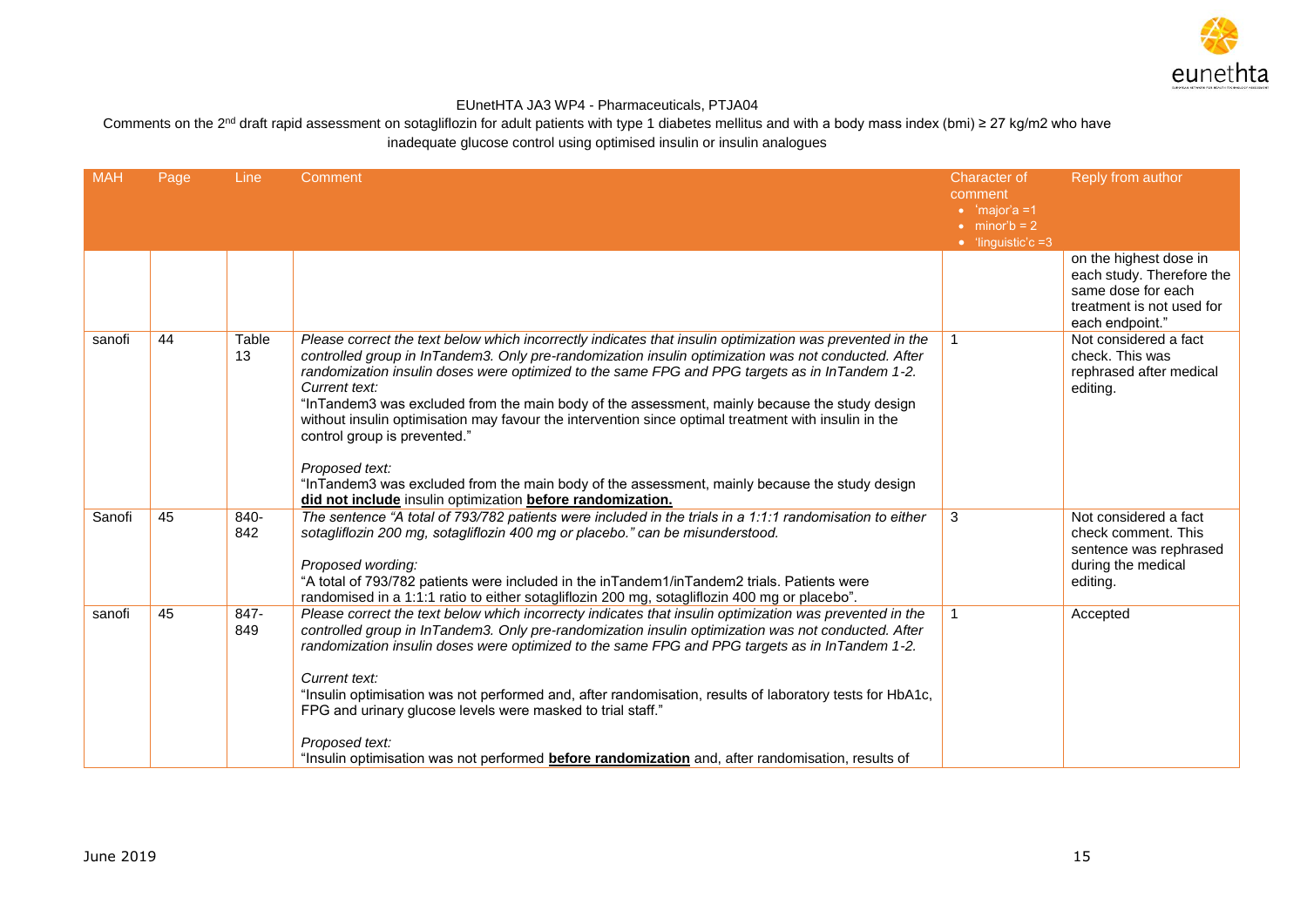

| <b>MAH</b> | Page           | Line                                             | Comment                                                                                                                                                                                                                                                      | <b>Character of</b><br>comment<br>$\bullet$ 'major'a =1<br>$\bullet$ minor'b = 2 | Reply from author                                                                                                              |
|------------|----------------|--------------------------------------------------|--------------------------------------------------------------------------------------------------------------------------------------------------------------------------------------------------------------------------------------------------------------|----------------------------------------------------------------------------------|--------------------------------------------------------------------------------------------------------------------------------|
|            |                |                                                  | laboratory tests for HbA1c, FPG and urinary glucose levels were masked to trial staff. <i>Insulin doses</i><br>were optimized to FPG and PPG targets based on SMBG monitoring"                                                                               | $\bullet$ 'linguistic'c =3                                                       |                                                                                                                                |
| Sanofi     | 45             | 871                                              | Please change: week 24 to week 26<br>Please adapt Study duration and data cut offs of DEPICT-1 and EASE-2 in Table 14 according to<br>text.                                                                                                                  |                                                                                  | Accepted                                                                                                                       |
| Sanofi     | 49-50          | 892                                              | Please add explanation of footnotes 1-4.                                                                                                                                                                                                                     | 3                                                                                | Accepted                                                                                                                       |
| sanofi     | 49-50          | Table<br>16                                      | Please correct the number of patients in the header for ES1, for Total insulin dose, DTSQs and DDS2<br>These should be the mITT population (298/305/313).<br>Also, the number of patients for 2-h PPG should be corrected to the mITT population (58/59/65). | 1                                                                                | Accepted                                                                                                                       |
| Sanofi     | 50 & 60        | 902 &<br>1080                                    | Please correct grammar:<br>Current text:<br>"Since the finally approved"<br>Proposed text<br>"Since the final approved indication"                                                                                                                           | 3                                                                                | Not considered a fact-<br>check comment. This has<br>been rephrased during<br>medical editing                                  |
| Sanofi     | 50<br>58<br>60 | $906 -$<br>907<br>1041,1<br>053<br>1086,1<br>094 | Hyperlink cross-reference not working                                                                                                                                                                                                                        | 3                                                                                | Not considered a fact-<br>check comment. These<br>hyperlink cross<br>references were altered<br>during the medical<br>editing. |
| Sanofi     | 51             | 908                                              | Please correct the description for the endpoint "Serum lipids - LDL-C *SD" to indicate that this data is<br>based on the mITT pool.                                                                                                                          | 3                                                                                | Accepted                                                                                                                       |
| Sanofi     | 51             | 908                                              | Please correct the description for the endpoint for the endpoints "Time in range" and "PPG" to indicate<br>that this data is based on the CGM substudy.                                                                                                      | 3                                                                                | Accepted                                                                                                                       |
| Sanofi     | 51             | 908                                              | Please adjust for clarity<br>Current text:                                                                                                                                                                                                                   | 3                                                                                | Accepted                                                                                                                       |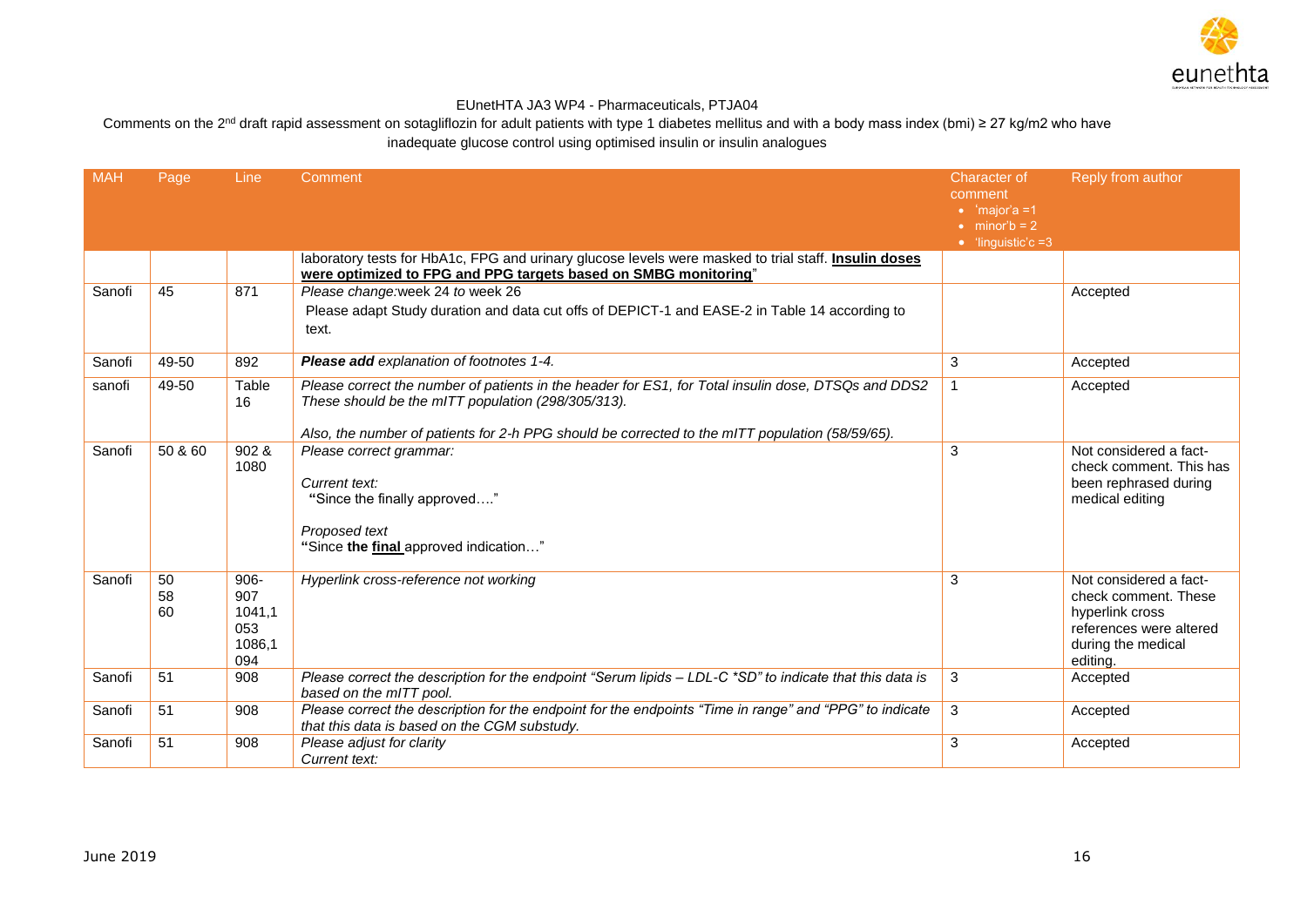

| <b>MAH</b> | Page  | Line        | Comment                                                                                                                                                                                                                                                                                                                                                                                                                                                                                                                                                                                                                                                                                                                                                                                                                                                                                                                                        | Character of<br>comment                                                      | Reply from author                                        |
|------------|-------|-------------|------------------------------------------------------------------------------------------------------------------------------------------------------------------------------------------------------------------------------------------------------------------------------------------------------------------------------------------------------------------------------------------------------------------------------------------------------------------------------------------------------------------------------------------------------------------------------------------------------------------------------------------------------------------------------------------------------------------------------------------------------------------------------------------------------------------------------------------------------------------------------------------------------------------------------------------------|------------------------------------------------------------------------------|----------------------------------------------------------|
|            |       |             |                                                                                                                                                                                                                                                                                                                                                                                                                                                                                                                                                                                                                                                                                                                                                                                                                                                                                                                                                | $\bullet$ 'major'a =1<br>$\bullet$ minor'b = 2<br>$\bullet$ 'linguistic'c =3 |                                                          |
|            |       |             | "SBP (≥130 mmHg)"                                                                                                                                                                                                                                                                                                                                                                                                                                                                                                                                                                                                                                                                                                                                                                                                                                                                                                                              |                                                                              |                                                          |
|            |       |             | Proposed text<br>"SBP (in patients with SBP ≥130 mmHg at baseline)" in order to avoid misunderstandings.                                                                                                                                                                                                                                                                                                                                                                                                                                                                                                                                                                                                                                                                                                                                                                                                                                       |                                                                              |                                                          |
| Sanofi     | 52    | 908         | Please correctly describe for the endpoints "Hypoglycaemia (≤55 mg/dL, ≤3.0 mmol/L)", "EAIR of<br>severe hypoglycaemia (Positively ad-judicated)" and "EAIR of DKA (positively ad-judicated)" that N,<br>events per subject per year and Event rate (95% CI) was used instead of N and LS Mean (SE).                                                                                                                                                                                                                                                                                                                                                                                                                                                                                                                                                                                                                                           | 3                                                                            | Accepted                                                 |
| Sanofi     | 53    | 916         | Footnote 1: Please add that for inTandem trials an interactive voice/web response system (IXRS)<br>system was used to generate the random sequence and for allocation concealment.<br>Sources: CSRs [1-3]                                                                                                                                                                                                                                                                                                                                                                                                                                                                                                                                                                                                                                                                                                                                      | 3                                                                            | Accepted                                                 |
| Sanofi     | 53    | 916         | Footnote 3: We suggest changing the risk of bias regarding blinding of outcome assessment in<br>inTandem2 and inTandem3 from uncertain to low.<br>At 52 weeks, 0.4% of patients receiving insulin alone (placebo) in inTandem1 and inTandem2<br>reported polyuria, in patients receiving 200 mg and 400 mg sotagliflozin 0.8% and 0.9% reported<br>polyuria. In study in Tandem3, 0.1% of patients receiving insulin alone (placebo) and 0.6% of patients<br>receiving sotagliflozin 400 mg reported polyuria. Due to the low incidence of this PT, the risk of<br>potential unblinding affects less than 1% of all patients in inTandem1 and inTandem2.                                                                                                                                                                                                                                                                                       | $\overline{2}$                                                               | Not accepted. Not<br>considered a fact-check<br>comment. |
| Sanofi     | 53-54 | Table<br>18 | Please correct the statement about missing data, and adjust any grading that relied upon the currently<br>reported interpretation.<br>The assessment about a bias due to incomplete outcome data addressed (number of patients<br>included different from mITT) is not accurate. In the InTandem studies (as well as in DEPICT and<br>EASE studies) efficacy analyses were made on the full mITT population and safety analyses on the<br>full safety population, with formal imputation made on missing values. There are no major differences<br>between the 3 programs. For the EASE program, the number of patients with actual values of HbA1c<br>at each visit is visible in Figure 1 Panel A of Rosenstock et al, Diabetes Care 2018 Dec; 41:2560-<br>2569.<br>The effect size estimates used in the NMA were from the full mITT population and addressed the<br>issue of missing values using previously described imputation methods. | $\mathbf{1}$                                                                 | Not accepted. Not<br>considered a fact-check<br>comment. |
| Sanofi     | 53-54 | Table<br>18 | Footnote 3 should also apply to the EASE program since empagliflozin also has a glycosuric effect                                                                                                                                                                                                                                                                                                                                                                                                                                                                                                                                                                                                                                                                                                                                                                                                                                              | 1                                                                            | Accepted                                                 |
| Sanofi     | 53-54 | Table       | Please correct the recorded NA in relation to the "blinding of outcome assessment for InTandem3.                                                                                                                                                                                                                                                                                                                                                                                                                                                                                                                                                                                                                                                                                                                                                                                                                                               | $\mathbf{1}$                                                                 | Accepted                                                 |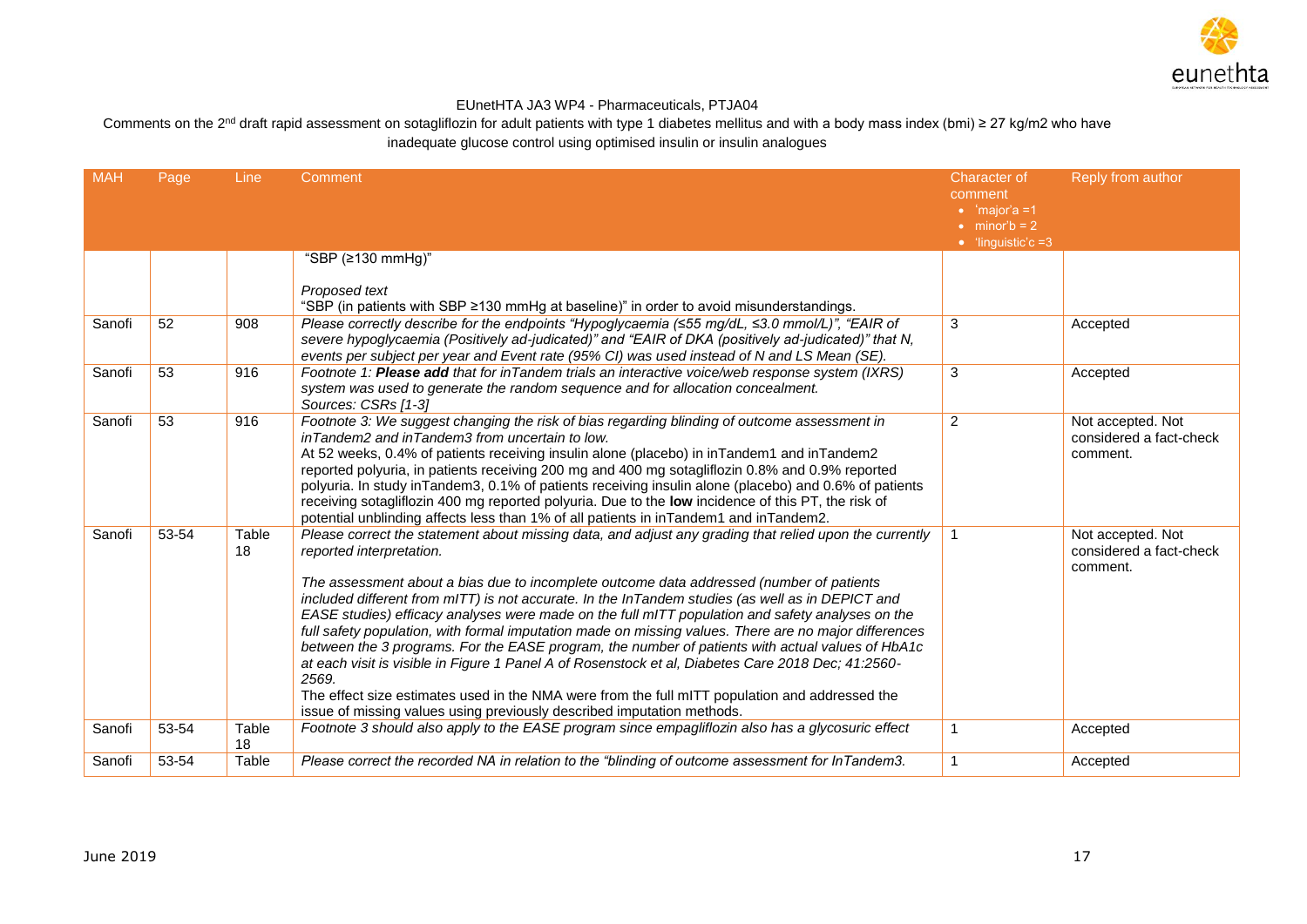

| <b>MAH</b> | Page  | Line               | Comment                                                                                                                                                                                                                                            | <b>Character of</b><br>comment<br>$\bullet$ 'major'a =1<br>$\bullet$ minor'b = 2<br>$\bullet$ 'linguistic'c =3 | Reply from author                                                                         |
|------------|-------|--------------------|----------------------------------------------------------------------------------------------------------------------------------------------------------------------------------------------------------------------------------------------------|----------------------------------------------------------------------------------------------------------------|-------------------------------------------------------------------------------------------|
|            |       | 18                 | This study was blinded and blinded adjudication was performed                                                                                                                                                                                      |                                                                                                                |                                                                                           |
| Sanofi     | 53-54 | Table<br>18        | It is unclear why risk of bias is considered low for EASE program at study level since the methodology<br>of the 3 programs are overall very similar                                                                                               | $\mathbf 1$                                                                                                    | Not accepted. Not<br>considered a fact-check<br>comment.                                  |
| Sanofi     | 55    | 932                | Please delete "e.g. younger patients with a BMI<27 kg/m <sup>2"</sup><br>Sotagliflozin is not indicated for patients with BMI <27 kg/m <sup>2</sup> and therefore these patients were<br>excluded in the analysis in the addendum submission file. | 3                                                                                                              | Accepted                                                                                  |
| Sanofi     | 56    | 973                | Please correct definition of net benefit<br>Current text:<br>"achievement of HbA1c > 7 %"<br>Proposed text:<br>"achievement of HbA1c < 7 %".                                                                                                       | $2 - 3$                                                                                                        | Accepted                                                                                  |
| Sanofi     | 56    | Section<br>4.8.1.1 | For clarification: please replace<br>Current text:<br>"after 24 weeks" and "after 1 year/after 52 weeks"<br>Proposed text:<br>"at Week 24" by "at Week 52" in all places.                                                                          |                                                                                                                | Not considered a fact-<br>check comment. Has<br>been rephrased during<br>medical editing. |
| Sanofi     | 57    | Section<br>4.8.1.2 | For clarification: please replace:<br>"after 24 weeks" by "at Week 24" in all places.                                                                                                                                                              | 2                                                                                                              | Not considered a fact-<br>check comment. Has<br>been rephrased during<br>medical editing. |
| Sanofi     | 57    | 997-<br>998        | Due to a typo in the submission file addendum, the following sentence should be rephrased:<br>Current text:                                                                                                                                        | 1                                                                                                              | Accepted                                                                                  |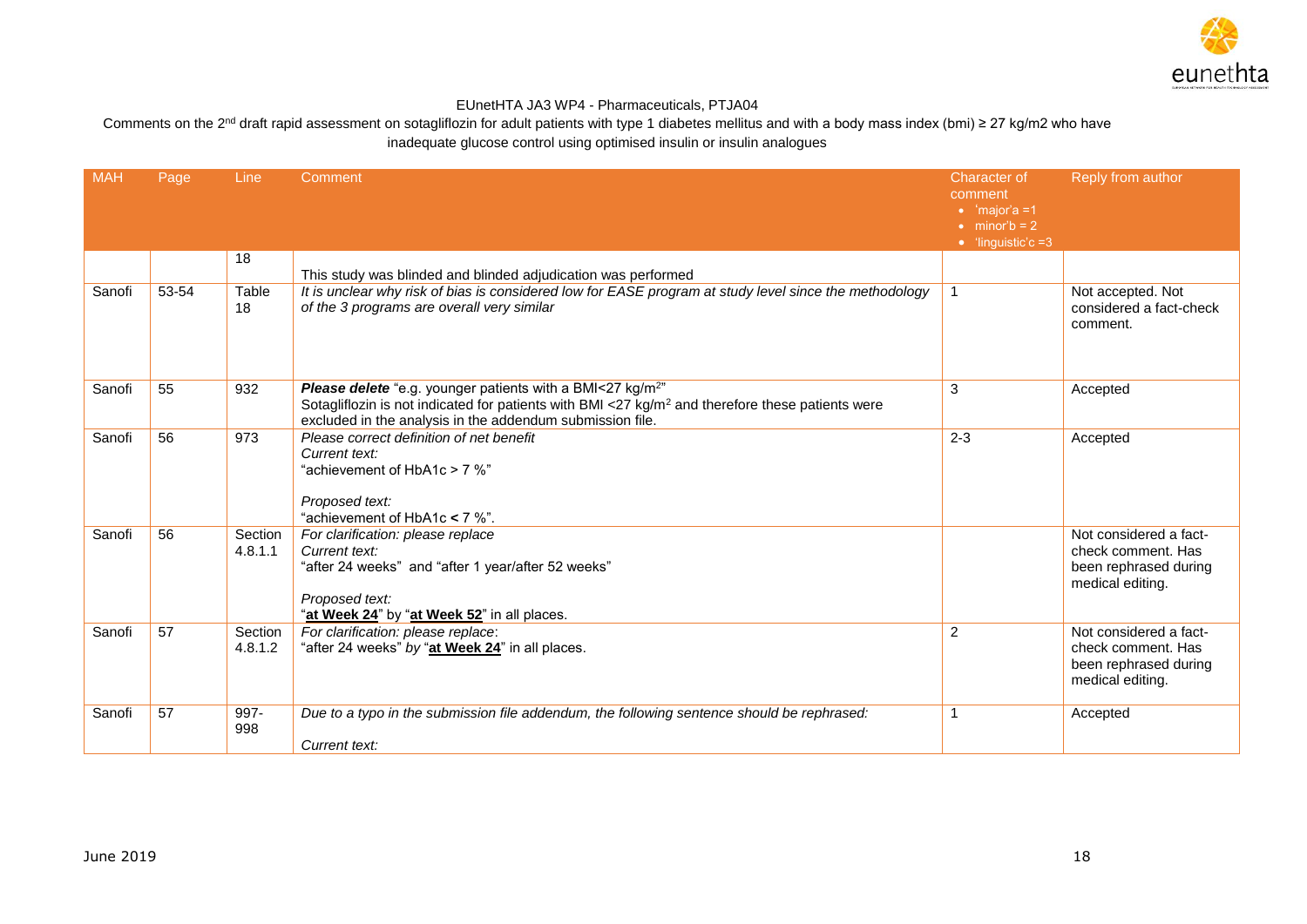

| <b>MAH</b> | Page | Line          | Comment                                                                                                                                                                                                                                       | <b>Character of</b><br>comment                                         | Reply from author |
|------------|------|---------------|-----------------------------------------------------------------------------------------------------------------------------------------------------------------------------------------------------------------------------------------------|------------------------------------------------------------------------|-------------------|
|            |      |               |                                                                                                                                                                                                                                               | $\bullet$ 'major'a =1<br>$\bullet$ minor'b = 2<br>• 'linguistic'c $=3$ |                   |
|            |      |               | "The effect of the lower 200 mg dose was not statistically significant but suggested that also this dose<br>reduces SBP (1.3 mm Hg at 24 weeks, and 2.1 mm Hg at 52 weeks)"                                                                   |                                                                        |                   |
|            |      |               | Proposed text:<br>"The effect of the lower 200 mg dose was statistically significant after 1 year (1.3 mm Hg at 24 weeks,<br>and 2.1 mm Hg at 52 weeks)".                                                                                     |                                                                        |                   |
| Sanofi     | 57   | 1015          | Please correct the following information as this relates to the full population and can be reported for<br>the subgroup                                                                                                                       | $\mathbf{1}$                                                           | Accepted          |
|            |      |               | <b>Current text</b><br>"2.3 units for 200 mg, and 2.1 units for 400 mg"                                                                                                                                                                       |                                                                        |                   |
|            |      |               | Proposed text:<br>to "2.6 units for 200 mg and 400 mg".                                                                                                                                                                                       |                                                                        |                   |
|            | 57   | 1016-<br>1018 | Please correct the following text to avoid misunderstanding                                                                                                                                                                                   | 3                                                                      | Accepted          |
| Sanofi     |      |               | <b>Current text</b><br>"no change was observed for the general EQ5D (low certainty of evidence Table 35 and a significant<br>increase in the EQ-VAS score was found compared to placebo (moderate certainty of evidence Table<br>$35).$ "     |                                                                        |                   |
|            |      |               | Proposed text<br>"no change was observed for the general EQ5D index score (low certainty of evidence Table 35) and<br>a significant increase in the EQ-VAS score was found compared to placebo (moderate certainty of<br>evidence Table 35)." |                                                                        |                   |
| Sanofi     | 57   | 1022-<br>1024 | Please correct the following text to reflect the appropriate follow-up period                                                                                                                                                                 | 1                                                                      | Accepted          |
|            |      |               | <b>Current text</b><br>"Pooled analysis of InTandem1-2 (BMI $\geq$ 27 kg/m <sup>2</sup> ) show that total insulin dose decreased by 3.4<br>IU/day with 200 mg, and by 6.6 IU/day with 400 mg, compared to placebo after 52 weeks"             |                                                                        |                   |
|            |      |               | Proposed text                                                                                                                                                                                                                                 |                                                                        |                   |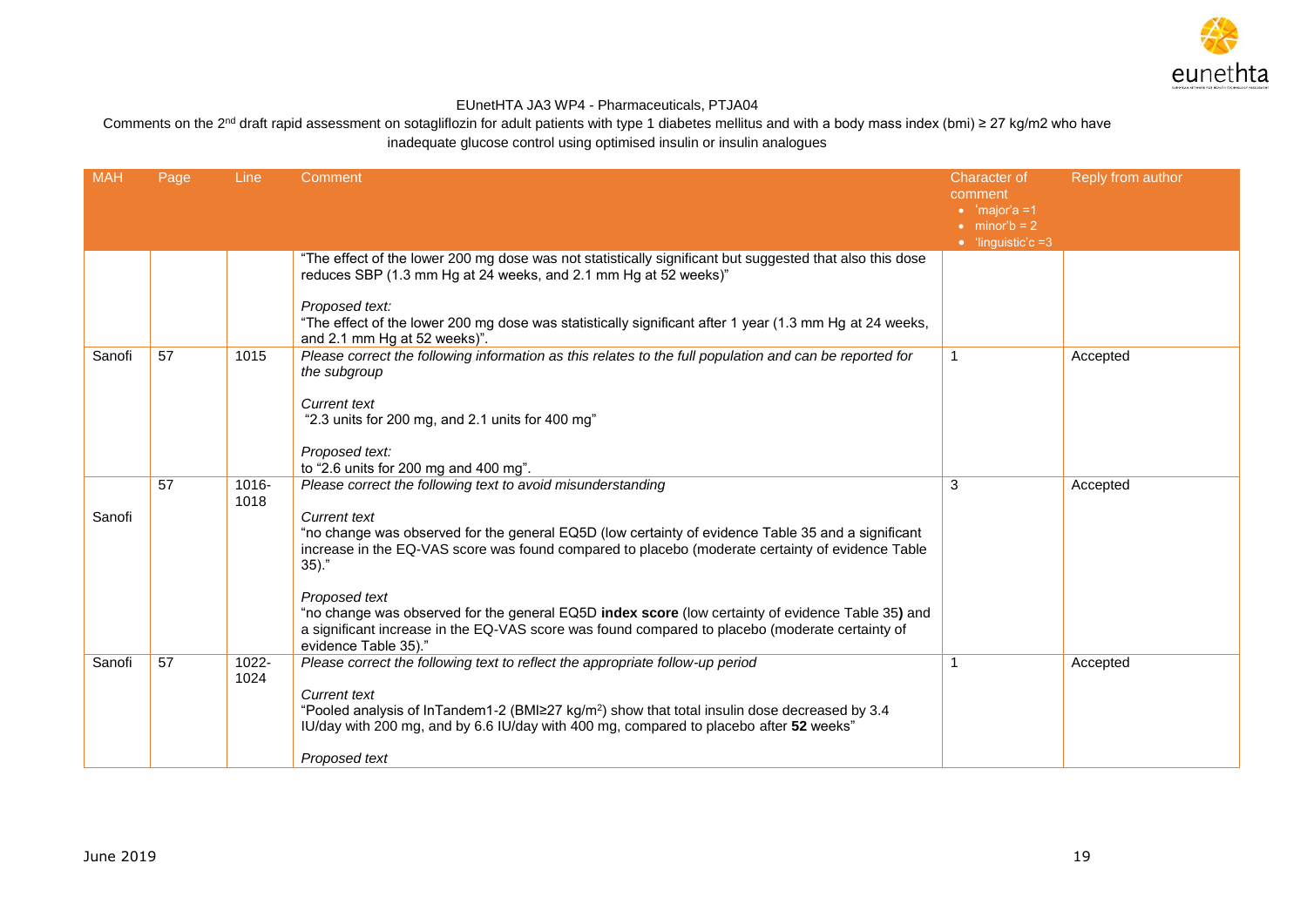

| <b>MAH</b> | Page         | Line          | Comment                                                                                                                                                                                                                                                                                                      | <b>Character of</b><br>comment<br>$\bullet$ 'major'a =1 | Reply from author                                                                                            |
|------------|--------------|---------------|--------------------------------------------------------------------------------------------------------------------------------------------------------------------------------------------------------------------------------------------------------------------------------------------------------------|---------------------------------------------------------|--------------------------------------------------------------------------------------------------------------|
|            |              |               |                                                                                                                                                                                                                                                                                                              | $\bullet$ minor'b = 2<br>$\bullet$ 'linguistic'c =3     |                                                                                                              |
|            |              |               | "Pooled analysis of InTandem1-2 (BMI $\geq$ 27 kg/m <sup>2</sup> ) show that total insulin dose decreased by 3.4<br>IU/day with 200 mg, and by 6.6 IU/day with 400 mg, compared to placebo after 24 weeks"                                                                                                   |                                                         |                                                                                                              |
| Sanofi     | 56 and<br>57 | footnot<br>е  | Please delete footnote:<br>"May 2019The proportion of patients experiencing a net benefit (achievement of HbA1c > 7 % without<br>DKA or SH) was increased after 24 weeks with sotagliflozin compared to placebo; 14% for 200 mg<br>and 19.5% for 400 mg based on analysis of pooled data from all patients". | 3                                                       | The footnote was deleted<br>during the medical<br>editing.                                                   |
| Sanofi     | 58           | 1059          | Please correct the definition<br><b>Current text</b><br>"symptomatic documented hypoglycaemia (SMBG>55mg/dl)"<br>Proposed text<br>"symptomatic documented hypoglycaemia (SMBG≤55mg/dl)"                                                                                                                      | $\overline{2}$                                          | Accepted                                                                                                     |
| Sanofi     | 58           | 1059          | Please correct the wrong value for documented hypoglycaemia.<br>Current text:<br>"SMBG>55mg/dl"<br>Proposed text:<br>"SMBG≤55mg/dl"                                                                                                                                                                          | $\overline{2}$                                          | Accepted                                                                                                     |
| sanofi     | 58           | 1070-<br>1071 | Please clarify the following sentence:<br>"(high certainty of evidence (low certainty of evidence, Table 33 and Table 34)"                                                                                                                                                                                   | 3                                                       | Not considered a fact-<br>check comment. Has<br>been adapted during<br>medical editing process.              |
| Sanofi     | 59           | 1074          | For endpoint diarrhoea, please use a nonbreaking hyphen for the risk difference to avoid<br>misinterpretation of the results by the reader.                                                                                                                                                                  | $\overline{2}$                                          | Accepted                                                                                                     |
| Sanofi     | 59           | 1074          | Please add for endpoint genital mycotic infection in brackets that these are the results for women,<br>analogous to the row above.                                                                                                                                                                           | $\overline{2}$                                          | Accepted                                                                                                     |
| Sanofi     | 61           | 1119-<br>1120 | Please correct the statement that indicates in Tandem3 was the only trial not to have post-insulin<br>optimisation<br>Proposed text                                                                                                                                                                          | 3                                                       | This section is no longer<br>included as the authors<br>can no longer report the<br>sensitivity analyses due |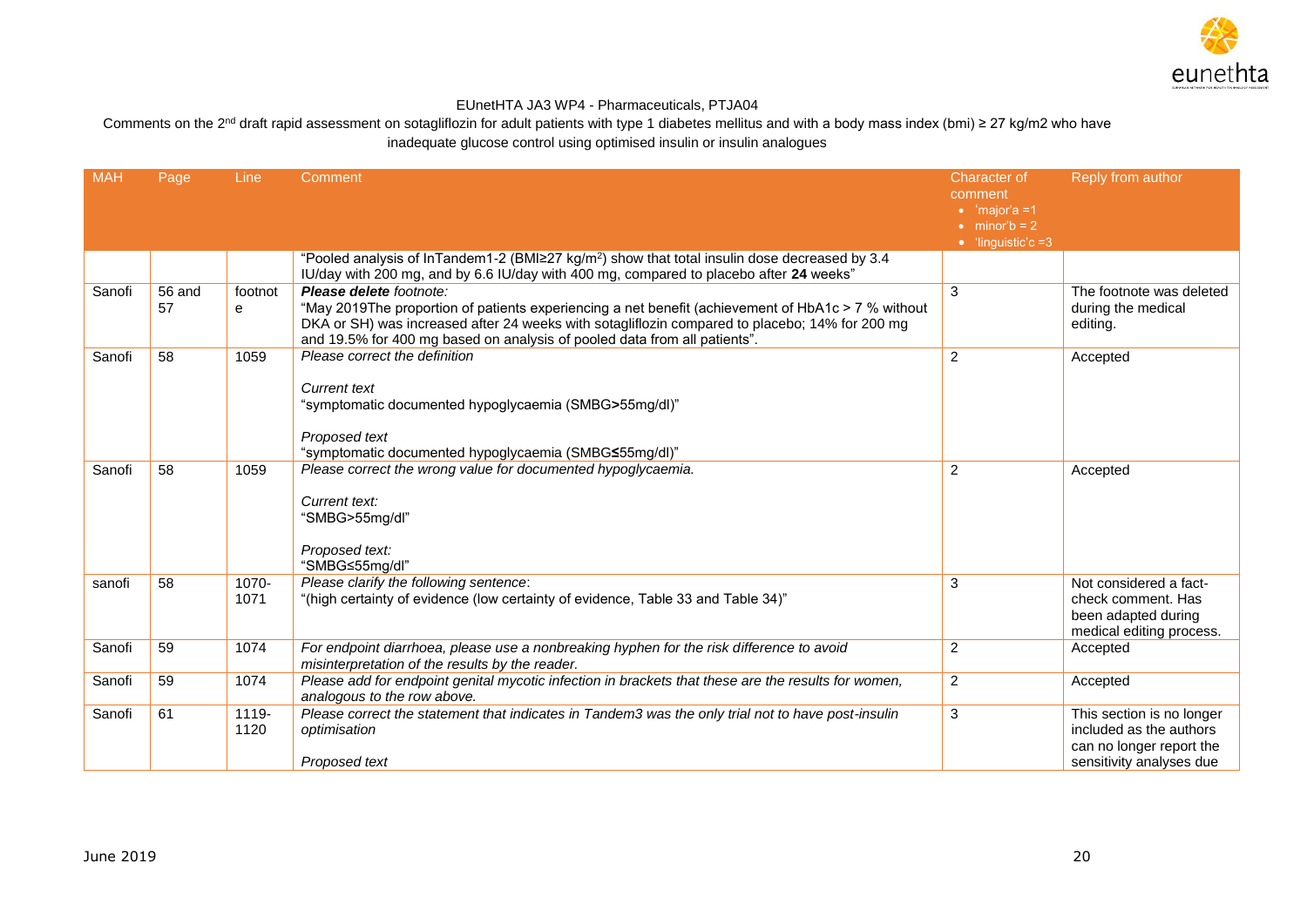

| <b>MAH</b> | Page | <b>Line</b>   | Comment                                                                                                                                                                                                                                                                                                                                                                                                                       | <b>Character of</b><br>comment<br>$\bullet$ 'major'a =1<br>$\bullet$ minor'b = 2<br>$\bullet$ 'linguistic'c =3 | Reply from author                                                                                                                                                                                                                                                                                                                                                                                                                                                                                 |
|------------|------|---------------|-------------------------------------------------------------------------------------------------------------------------------------------------------------------------------------------------------------------------------------------------------------------------------------------------------------------------------------------------------------------------------------------------------------------------------|----------------------------------------------------------------------------------------------------------------|---------------------------------------------------------------------------------------------------------------------------------------------------------------------------------------------------------------------------------------------------------------------------------------------------------------------------------------------------------------------------------------------------------------------------------------------------------------------------------------------------|
|            |      |               | "However, no empagliflozin or dapagliflozin trial included post-insulin optimisation periods either."                                                                                                                                                                                                                                                                                                                         |                                                                                                                | to confidentiality reasons.                                                                                                                                                                                                                                                                                                                                                                                                                                                                       |
| Sanofi     | 61   | 1118-<br>1119 | The sentence about in Tandem3below is not accurate and should be removed:<br>". It was also the only sotagliflozin trial which did not include a post-insulin optimisation period,<br>Only pre-randomization insulin optimization was not conducted. After randomization insulin doses<br>were optimized to the same FPG and PPG targets as in InTandem 1-2.                                                                  | -1                                                                                                             | This section is no longer<br>included as the authors<br>can no longer report the<br>sensitivity analyses due<br>to confidentiality reasons.                                                                                                                                                                                                                                                                                                                                                       |
| Sanofi     | 63   | Table<br>20   | Please correct the heading label or use footnotes to indicate how "any hypoglycemia" was defined and<br>collected                                                                                                                                                                                                                                                                                                             | $\overline{2}$                                                                                                 | The authors have<br>included Table 46 from<br>the submission file<br>detailing how<br>hypoglycaemia was<br>defined in each study.                                                                                                                                                                                                                                                                                                                                                                 |
| Sanofi     | 63   | Table<br>20   | Please correct/complete this table, as it is misleading- selectively reporting only some of the results<br>and their corresponding rankings.<br>For example hypoglycaemia rates are not listed, yet for this endpoint, sotagliflozin is ranked first. The<br>selection of presented endpoints by the authors should be made transparent. In addition we suggest<br>adding the exact definition of the endpoints in the table. | $\mathbf{1}$                                                                                                   | Not accepted. As stated<br>in the report, "For the<br>crucial safety outcomes,<br>only the NMAs for the<br>proportion of patients<br>experiencing an event<br>are presented in this<br>report. Additional NMAs<br>examining the number of<br>patients experiencing an<br>event are excluded due<br>to the similarity between<br>the outcomes, as this<br>outcome was reported in<br>fewer trials so the NMAs<br>would not be as<br>informative."<br>We have changed the<br>headings in the table. |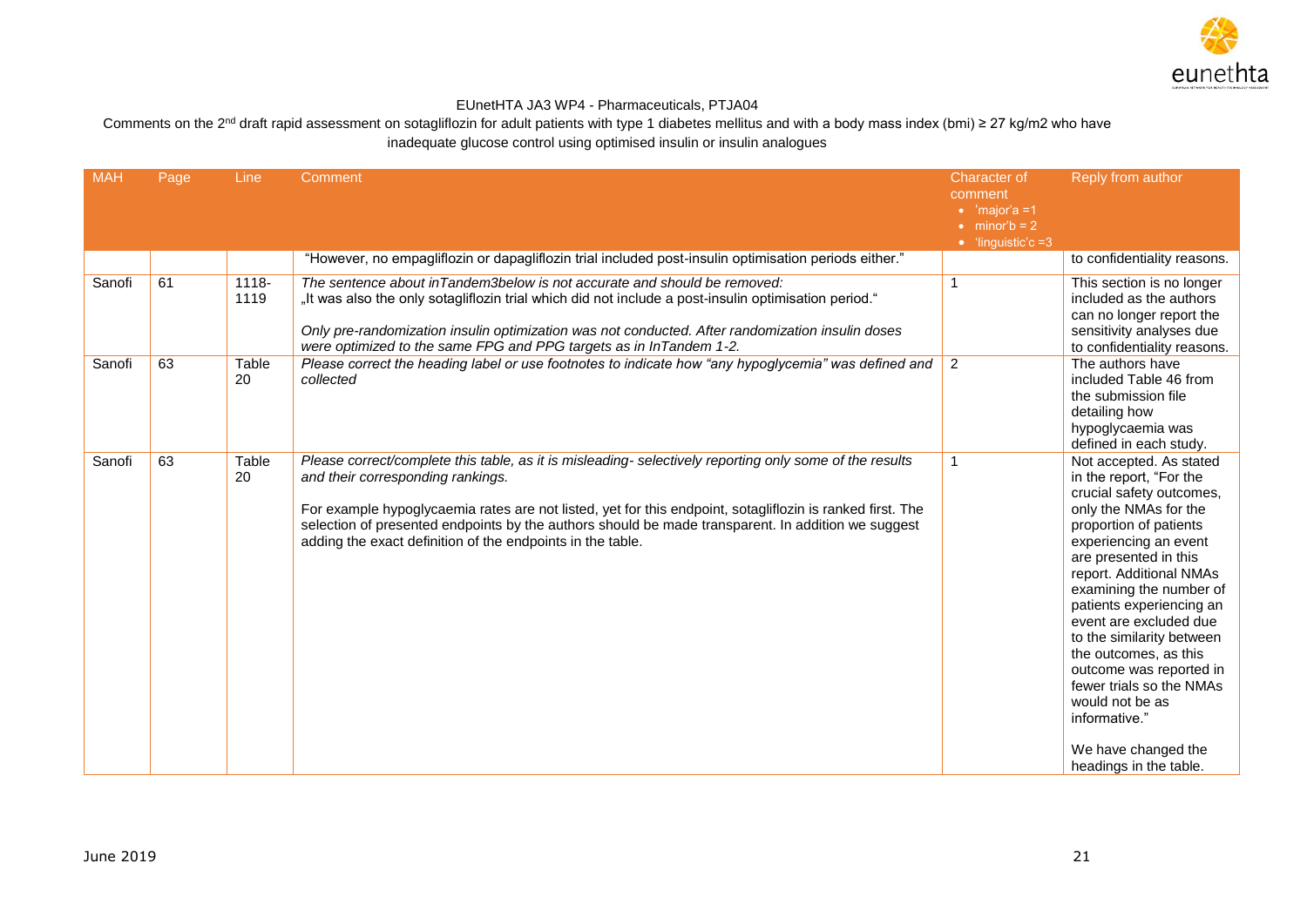

| <b>MAH</b> | Page  | <b>Line</b>                                             | Comment                                                                                                                                                                                                                                                                                                                                                                                                                | <b>Character of</b><br>comment<br>$\bullet$ 'major'a =1<br>$\bullet$ minor'b = 2<br>$\bullet$ 'linguistic'c =3 | Reply from author                                                                                                                    |
|------------|-------|---------------------------------------------------------|------------------------------------------------------------------------------------------------------------------------------------------------------------------------------------------------------------------------------------------------------------------------------------------------------------------------------------------------------------------------------------------------------------------------|----------------------------------------------------------------------------------------------------------------|--------------------------------------------------------------------------------------------------------------------------------------|
|            |       |                                                         |                                                                                                                                                                                                                                                                                                                                                                                                                        |                                                                                                                |                                                                                                                                      |
| Sanofi     | 63    | 1159                                                    | Please correct the table and remove the ranking of Sotagliflozin 200 mg for DKA, as this was not<br>included in the NMA for this endpoint.                                                                                                                                                                                                                                                                             | 1                                                                                                              | Not accepted. Not<br>considered a fact-check<br>comment.                                                                             |
| Sanofi     | 64    | Table<br>21<br>Table<br>22<br>Figure<br>4               | Please correct<br>Theses tables as well as the conclusions drawn in ranking are misleading without exposing the<br>limitations of the comparison such as consideration of the lower baseline HbA1c values in InTandem<br>1-2 compared to Depict and Ease programs.<br>A strong positive relationship between baseline HbA1c and the magnitude of HbA1c change was<br>demonstrated (Int J Clin Pract. 2011;65:602-612). | 1                                                                                                              | Not accepted. Not<br>considered a fact-check<br>comment.                                                                             |
| Sanofi     | 67    | 1208-<br>1230                                           | Please correct the description of "any hypoglycemia" to capture how it was defined and collected                                                                                                                                                                                                                                                                                                                       | $\overline{c}$                                                                                                 | The authors have<br>included Table 46 from<br>the submission file<br>detailing how<br>hypoglycaemia was<br>defined in each study.    |
| Sanofi     | 68    | 1224                                                    | Please correct Table 26 layout as the heading in the last column is truncated.                                                                                                                                                                                                                                                                                                                                         | 3                                                                                                              | This table is no longer in<br>the document due to<br>changes made due to<br>confidentiality reasons.                                 |
| Sanofi     | 70    | Table<br>27<br>Table<br>28<br>Figure<br>10 <sup>°</sup> | Please correct/complete the reporting of these data. For example, please clarify why the positive<br>effect on severe hypoglycemia with sotagliflozin 200 and 400 mg vs placebo is not visible in this<br>section.                                                                                                                                                                                                     | $\mathbf{1}$                                                                                                   | Not accepted. Not<br>considered a fact-check<br>comment.                                                                             |
| Sanofi     | 71-73 | 1253-<br>1278                                           | Please correct/complete the description of the findings and outline that assessment is constrained /<br>misleading since different definitions for "positively-adjudicated DKA" are used depending on the<br>program (for example "Definite + Probable" DKA are considered positive for InTandem studies) while<br>only "Definite" DKA are considered positive in DEPICT                                               | 1                                                                                                              | The authors have added<br>in the following: "We note<br>that the MAH identifies<br>differing definitions of<br>DKAs across trials as |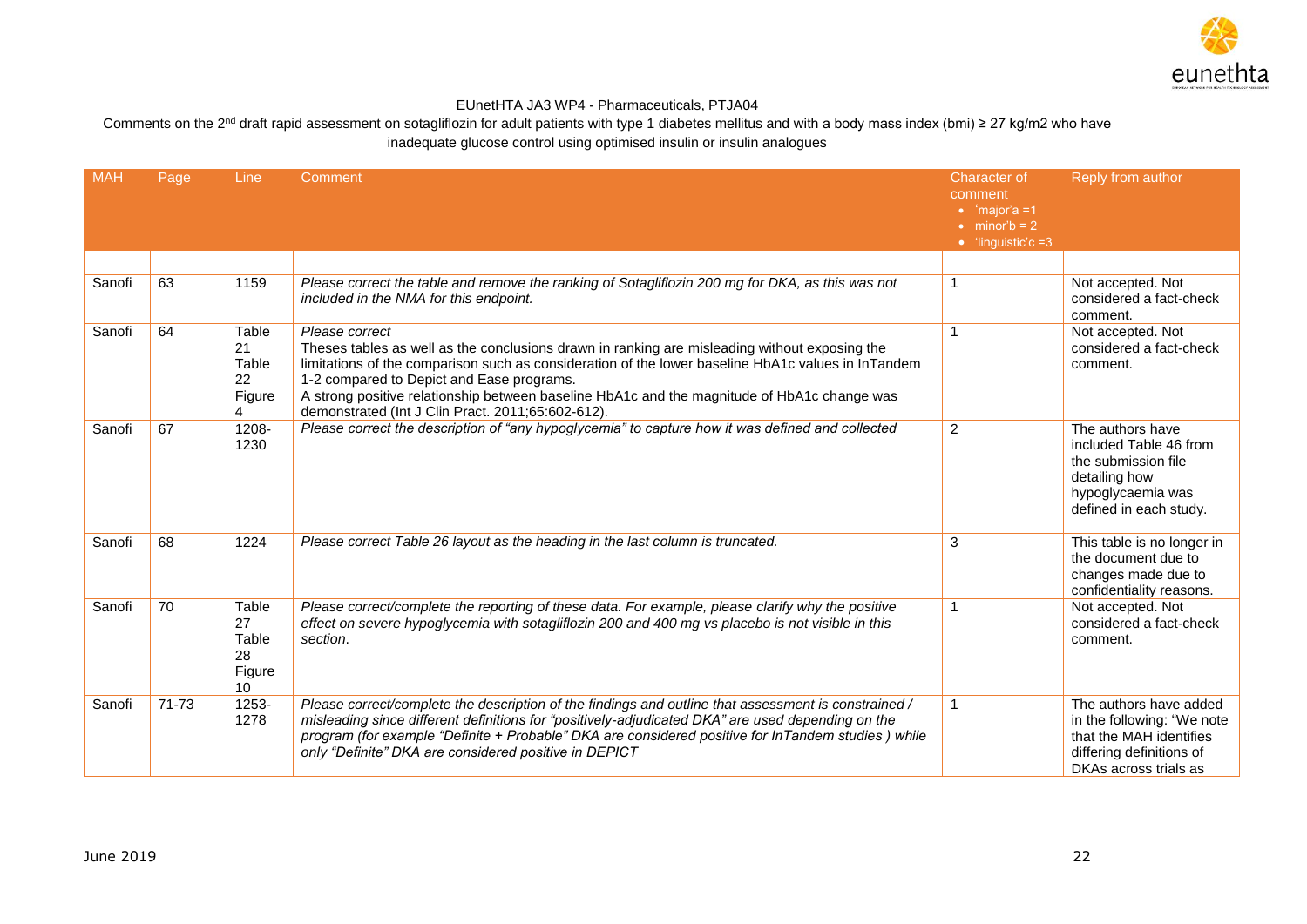

| <b>MAH</b> | Page | Line          | Comment                                                                                                                                                                                                                                                                                                                                                                                                                                                                                                                                   | <b>Character of</b><br>comment<br>$\bullet$ 'major'a =1 | Reply from author                                        |
|------------|------|---------------|-------------------------------------------------------------------------------------------------------------------------------------------------------------------------------------------------------------------------------------------------------------------------------------------------------------------------------------------------------------------------------------------------------------------------------------------------------------------------------------------------------------------------------------------|---------------------------------------------------------|----------------------------------------------------------|
|            |      |               |                                                                                                                                                                                                                                                                                                                                                                                                                                                                                                                                           | $\bullet$ minor'b = 2<br>$\bullet$ 'linguistic'c =3     |                                                          |
|            |      |               |                                                                                                                                                                                                                                                                                                                                                                                                                                                                                                                                           |                                                         | being a limitation of this<br>analysis."                 |
| Sanofi     | 75   | 1317          | Please correct the language since there is significant weight loss with both sotagliflozin 200mg and<br>400mg                                                                                                                                                                                                                                                                                                                                                                                                                             | 1                                                       | Not accepted. Not<br>considered a fact-check<br>comment. |
|            |      |               | <b>Current text</b><br>" no weight gain"                                                                                                                                                                                                                                                                                                                                                                                                                                                                                                  |                                                         |                                                          |
|            |      |               | Proposed text                                                                                                                                                                                                                                                                                                                                                                                                                                                                                                                             |                                                         |                                                          |
|            |      |               | 'weight loss"                                                                                                                                                                                                                                                                                                                                                                                                                                                                                                                             |                                                         |                                                          |
| Sanofi     | 75   | 1330-<br>1332 | Please delete the sentence in parentheses to be consistent with the SmPC<br><b>Current text</b><br>"Even though the risk of DKA might be even higher in clinical practice (e.g. because patients with a<br>prior DKA in the month before enrolment were excluded)".<br>Proposed text                                                                                                                                                                                                                                                      | 3                                                       | Accepted                                                 |
|            |      |               | "Even though the risk of DKA might be even higher in clinical practice<br>According to the summary of product characteristics patients should be evaluated with respect to DKA<br>risk. Sotagliflozin should not be initiated when patients are at high risk such as patients with recent or<br>recurrent history of DKA (1 episode in the past 3 months or more than 1 episode in the past 6<br>months). Therefore, it is not expected that this exclusion criteria in the studies will lead to more DKA<br>events in clinical practice. |                                                         |                                                          |
| Sanofi     | 75   | 1330-<br>1340 | It is unclear what the authors are trying to say here. The sentence appears to make a judgement<br>about the treatment, more so that a simple description of the evidence.                                                                                                                                                                                                                                                                                                                                                                | 1                                                       | Not accepted. Not<br>considered a fact-check<br>comment. |
| Sanofi     | 75   | 1347          | We suggest using consistent units for HbA1c (% vs mmol/mol).                                                                                                                                                                                                                                                                                                                                                                                                                                                                              | 3                                                       | Accepted                                                 |
| Sanofi     | 76   | 1349          | We suggest using consistent units for HbA1c (% vs mmol/mol).                                                                                                                                                                                                                                                                                                                                                                                                                                                                              | 3                                                       | Accepted                                                 |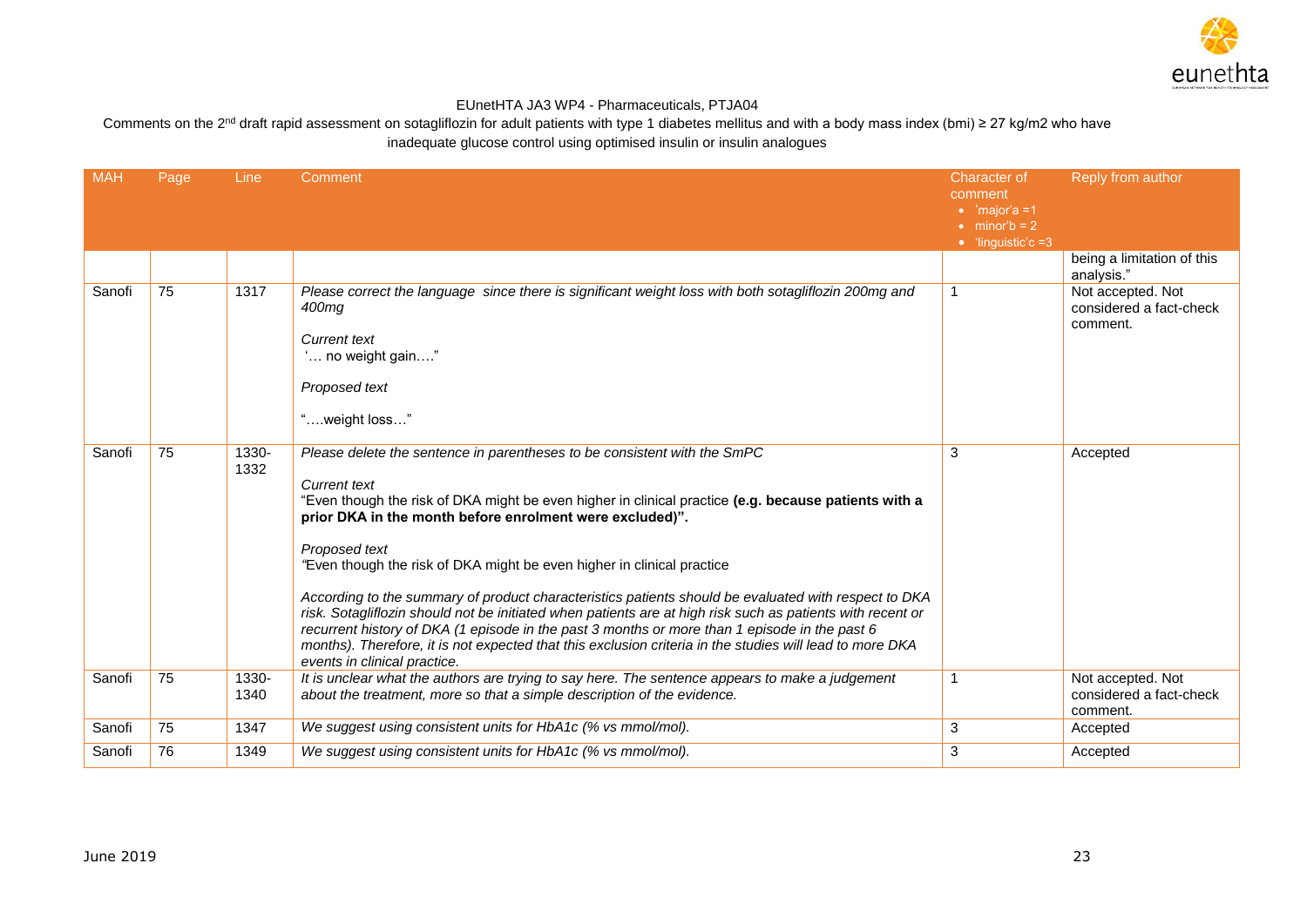

| <b>MAH</b> | Page | <b>Line</b> | Comment                                                                                                                                                                                                    | <b>Character of</b>                            | Reply from author             |
|------------|------|-------------|------------------------------------------------------------------------------------------------------------------------------------------------------------------------------------------------------------|------------------------------------------------|-------------------------------|
|            |      |             |                                                                                                                                                                                                            | comment                                        |                               |
|            |      |             |                                                                                                                                                                                                            | $\bullet$ 'major'a =1<br>$\bullet$ minor'b = 2 |                               |
|            |      |             |                                                                                                                                                                                                            | $\bullet$ 'linguistic'c =3                     |                               |
| Sanofi     | 76   | 1367        | Please correct the following inconsistency                                                                                                                                                                 |                                                | Not accepted. Not             |
|            |      |             |                                                                                                                                                                                                            |                                                | considered a fact-check       |
|            |      |             | A two level downgrade for indirectness is an inconsistent approach since in line 1354 there is only a                                                                                                      |                                                | comment.                      |
|            |      |             | one level downgrade for indirectness in effect on hard outcome measures.                                                                                                                                   |                                                |                               |
|            |      |             | A one level downgrade for quality of life would be more consistent and as there is only one reason                                                                                                         |                                                |                               |
|            |      |             | mentioned, DTSQ is not directly linked to QoL and thus 1 level downgrade.                                                                                                                                  |                                                |                               |
| Sanofi     | 76   | 1394-       | The statements here are speculative and not based on observed evidence. We propose these                                                                                                                   | 2                                              | Not accepted. Not             |
|            |      | 1396        | statements are removed                                                                                                                                                                                     |                                                | considered a fact-check       |
| Sanofi     | 77   | 1400-       | Please correct the evidence downgrading to be consistent with the statements outlined here and                                                                                                             | 1                                              | comment.<br>Not accepted. Not |
|            |      | 1406        | reported in the literature. It is inconsistent to downgrade some endpoints for indirectness, when                                                                                                          |                                                | considered a fact-check       |
|            |      |             | accepting there is strong evidence of surrogacy for the harder clinical outcomes                                                                                                                           |                                                | comment.                      |
| Sanofi     | 77   | 1419-       | Please correct the text, dapagliflozin has now EC approval in T1D, this paragraph could be adjusted                                                                                                        | $\overline{2}$                                 | Accepted                      |
|            |      | 1427        |                                                                                                                                                                                                            |                                                |                               |
|            |      |             | Current text                                                                                                                                                                                               |                                                |                               |
|            |      |             | "However, depending on the clinical trial outcomes, both drugs may obtain marketing authorisations                                                                                                         |                                                |                               |
|            |      |             | for treatment in T1D patients in the future. Of note, in February 2019, dapagliflozin received a positive<br>recommendation, from the European Medicines Agency (EMA) Committee for Medicinal Products for |                                                |                               |
|            |      |             | Human Use (CHMP). The CHMP recommended that dapagliflozin be indicated for the adjunct                                                                                                                     |                                                |                               |
|            |      |             | treatment of insulin for certain patients with T1D (46)"                                                                                                                                                   |                                                |                               |
| Sanofi     | 79   | 1458        | Please correct the value for placebo-adjusted changes in HbA1c for sotagliflozin 400 mg.                                                                                                                   |                                                | Accepted                      |
|            |      |             | Current text:                                                                                                                                                                                              |                                                |                               |
|            |      |             | "in HbA1c by-0.24% [Cl: -0.35 to -0.13] and 400 mg resulted in placebo-adjusted changes in HbA1c                                                                                                           |                                                |                               |
|            |      |             | by 0.38 % [CI: -0.49 to -0.27],"                                                                                                                                                                           |                                                |                               |
|            |      |             | Proposed text:                                                                                                                                                                                             |                                                |                               |
|            |      |             | "in HbA1c by -0.24% [Cl: -0.35 to -0.13] and 400 mg resulted in placebo-adjusted changes in HbA1c                                                                                                          |                                                |                               |
|            |      |             | by                                                                                                                                                                                                         |                                                |                               |
|            |      |             | $-0.38\%$ [CI: -0.49 to -0.27],                                                                                                                                                                            |                                                |                               |
| Sanofi     | 79   | 1464-       | Please correct the following statement regarding SBP change from baseline for sotagliflozin 200mg                                                                                                          | 1                                              | Accepted                      |
|            |      | 1467        | as there was a typo in the submission file addendum.                                                                                                                                                       |                                                |                               |